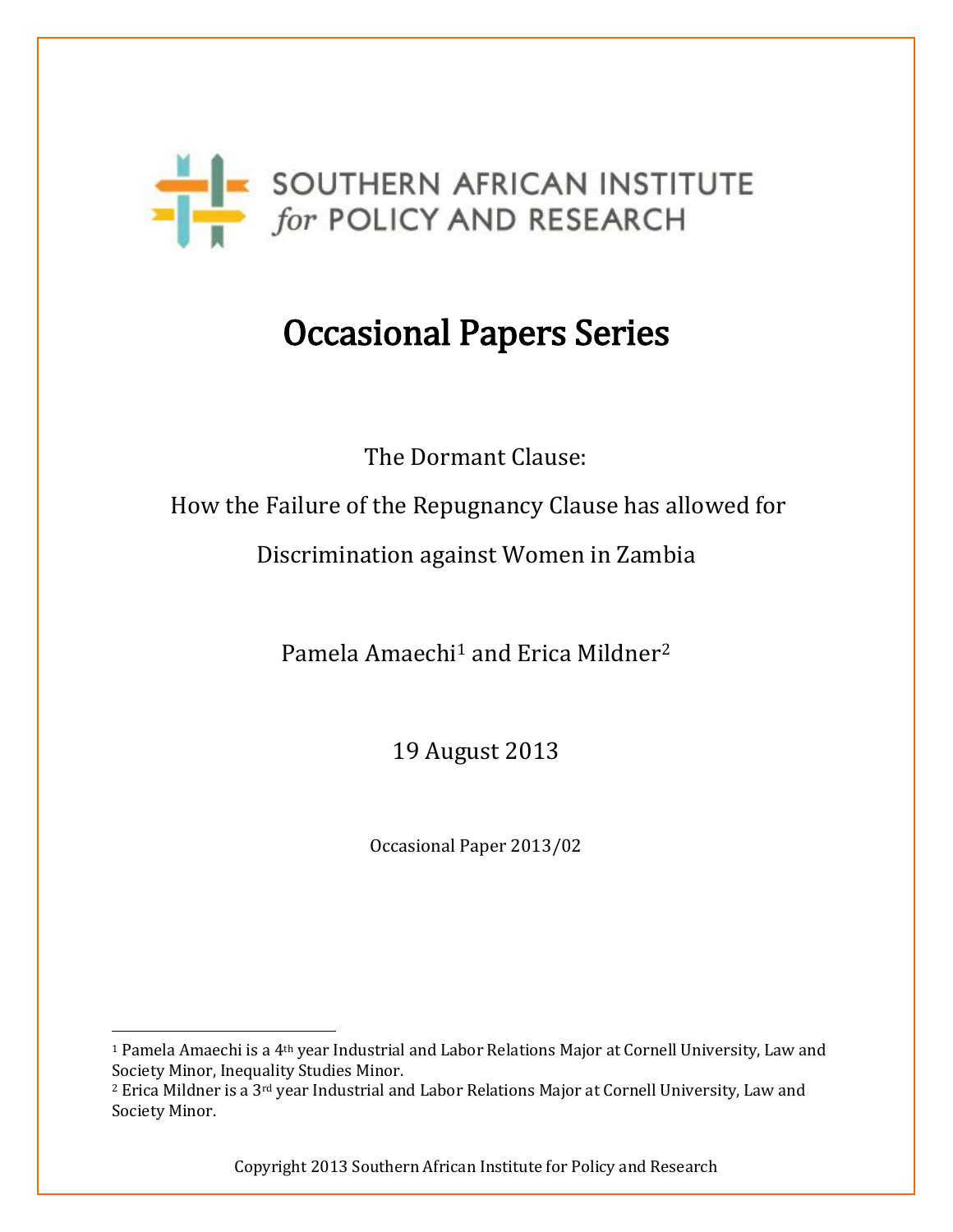## Abstract

Zambia's system of dual legalism seeks to unite its unwritten customary law with postcolonial statutory law. However, select customary law traditions clash with human rights statutes promoting gender equality. Though the repugnancy clause should promote the supremacy of written law in such discrimination cases, it has not been utilised effectively. This paper argues that the inconsistent application of the clause stems from various sources: vagueness in wording, colonial history, and inadequate direction provided to Local Court Magistrates. The statutory exception in Article 23(4) of Zambia's Constitution exempting customary law from review in discriminatory matters further distorts the boundaries of when the clause applies. This paper is based on fieldwork and interviews conducted in Lusaka, Zambia, in June and July of 2013.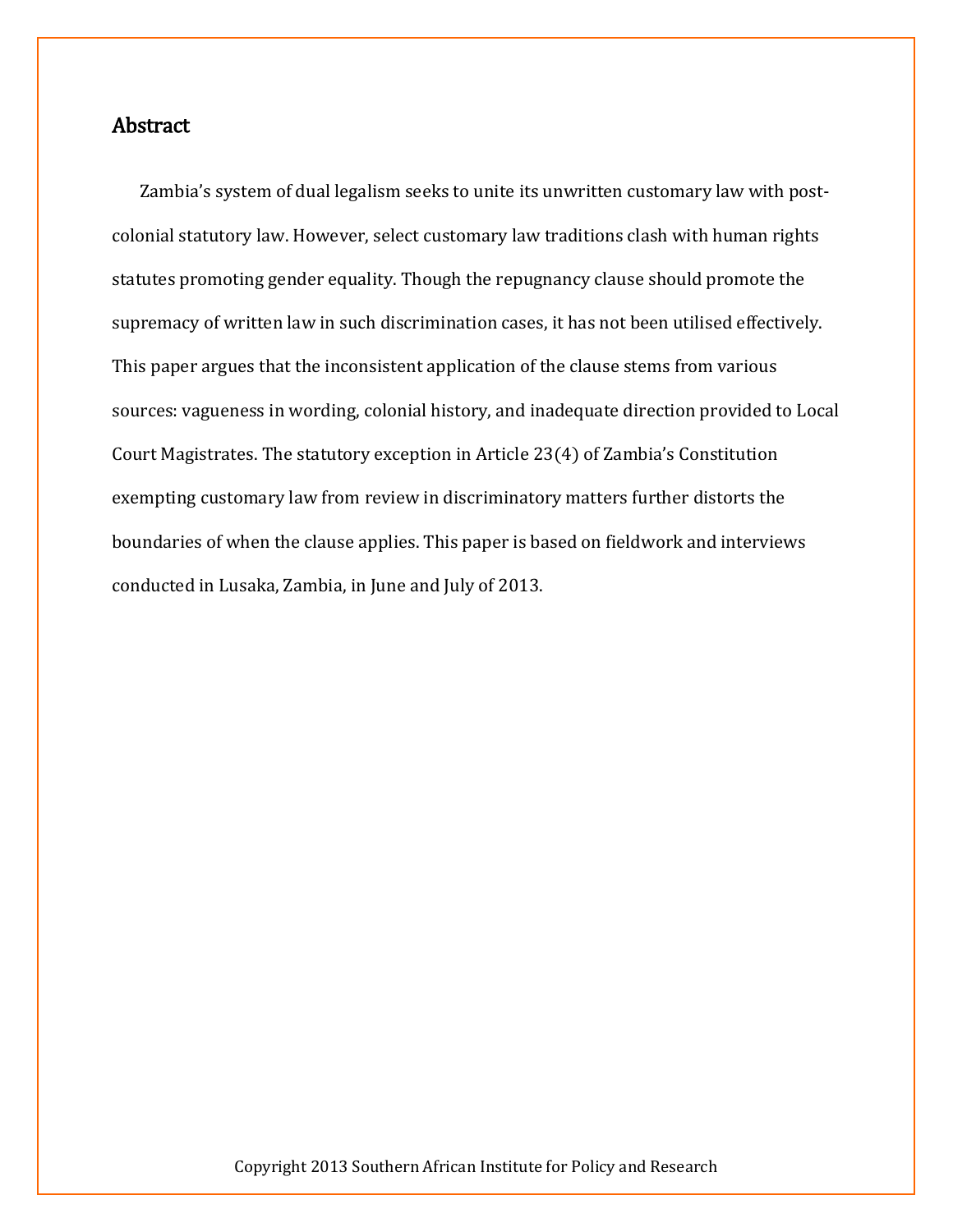# Abbreviations

| AMCAA        | Affiliation and Maintenance of Children Act                          |
|--------------|----------------------------------------------------------------------|
| <b>CEDAW</b> | Convention on the Elimination of all forms of Discrimination against |
|              | Women                                                                |
| GIZ          | Gesellschaftfür Internationale Zusammenarbeit                        |
| <b>HIV</b>   | Human Immunodeficiency Virus                                         |
| <b>LCM</b>   | Local Court Magistrate                                               |
| NGO          | Non-Governmental Organization                                        |
| <b>NGOCC</b> | Non-Governmental Organizations Coordinating Council                  |
| <b>NLACW</b> | National Legal Aid Clinic for Women                                  |
| <b>UNZA</b>  | University of Zambia                                                 |
| <b>WLSA</b>  | Women and Law in Southern Africa Trust Zambia                        |
| <b>ZLDC</b>  | Zambia Law Development Commission                                    |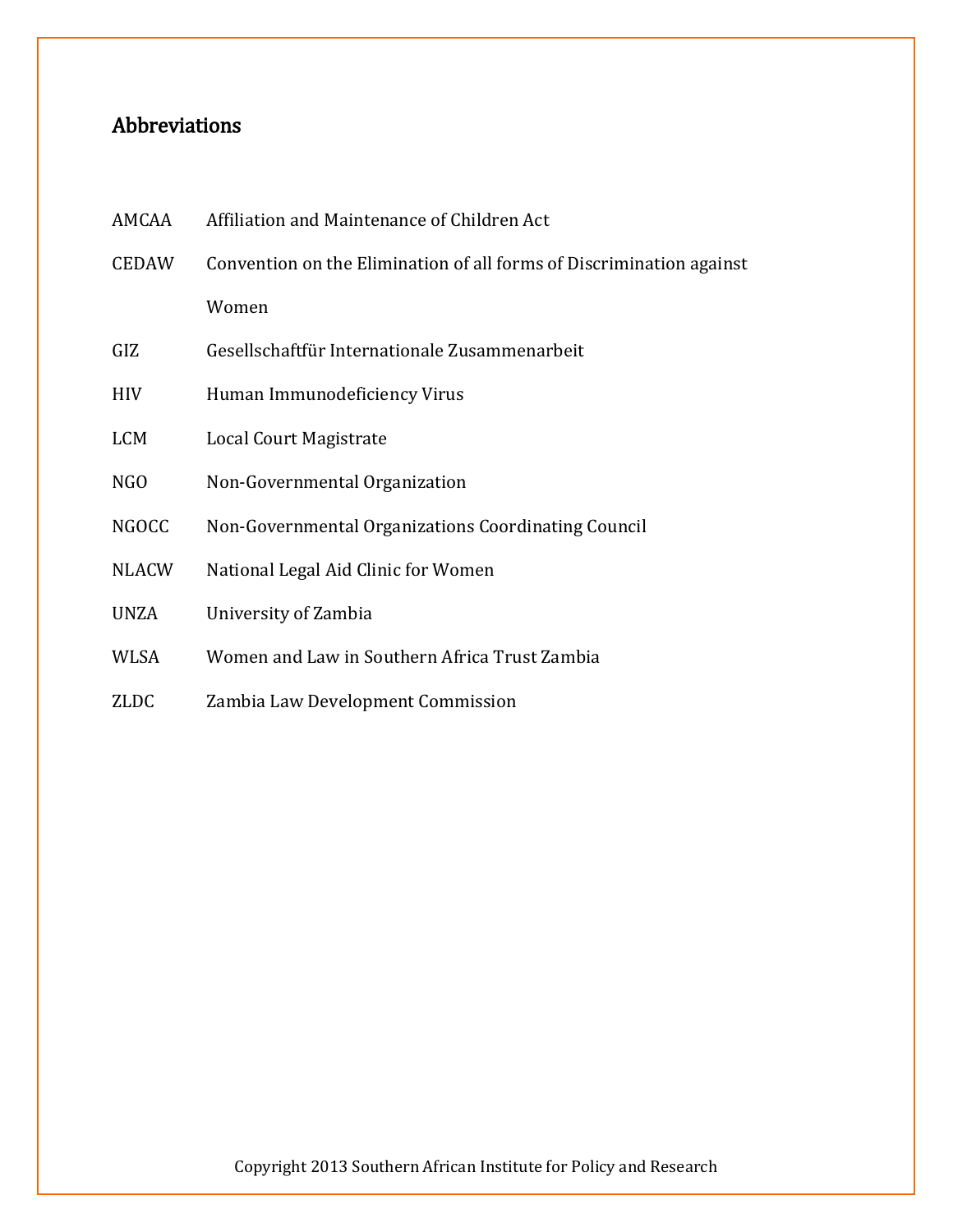## **Introduction**

Regardless of Zambia's domestic and international legislation proclaiming equal treatment for women, women continue to face prejudice in the judicial system. This paper argues that this discrepancy exists due to the failed implementation of the repugnancy clause, the provision of the Zambian constitution that dictates the boundary between customary and statutory law. First, this paper explains the development of Zambia's dual legal system. Under colonial rule, the system was first implemented to introduce statutory law while allowing native residents to be governed under African customary law. Next, this paper discusses Zambia's constitution as well as its ratification of international treaties and explains why these statutes are unable to protect women from discrimination under customary law. Following this explanation, this paper outlines the history of Zambia's Local Courts, which have original jurisdiction over many personal matters under customary law, such as divorce settlements and property inheritance. While the repugnancy clause restricts the authority of the Local Courts to discriminate in these cases by outlawing any customary law that is "repugnant to natural justice or morality or incompatible with the provisions of any written law", this clause is rarely implemented. We argue that this infrequent use of the clause is a result of its vague wording, colonial history, and the inadequate direction provided to Local Court Magistrates (LCMs). Subsequently, we illustrate cases demonstrating how an active application of the repugnancy clause could counter customary practices that discriminate against women. Finally, we discuss areas for further study to prevent continued discrimination against women in customary law. Limitations for this study are included in the Appendix section.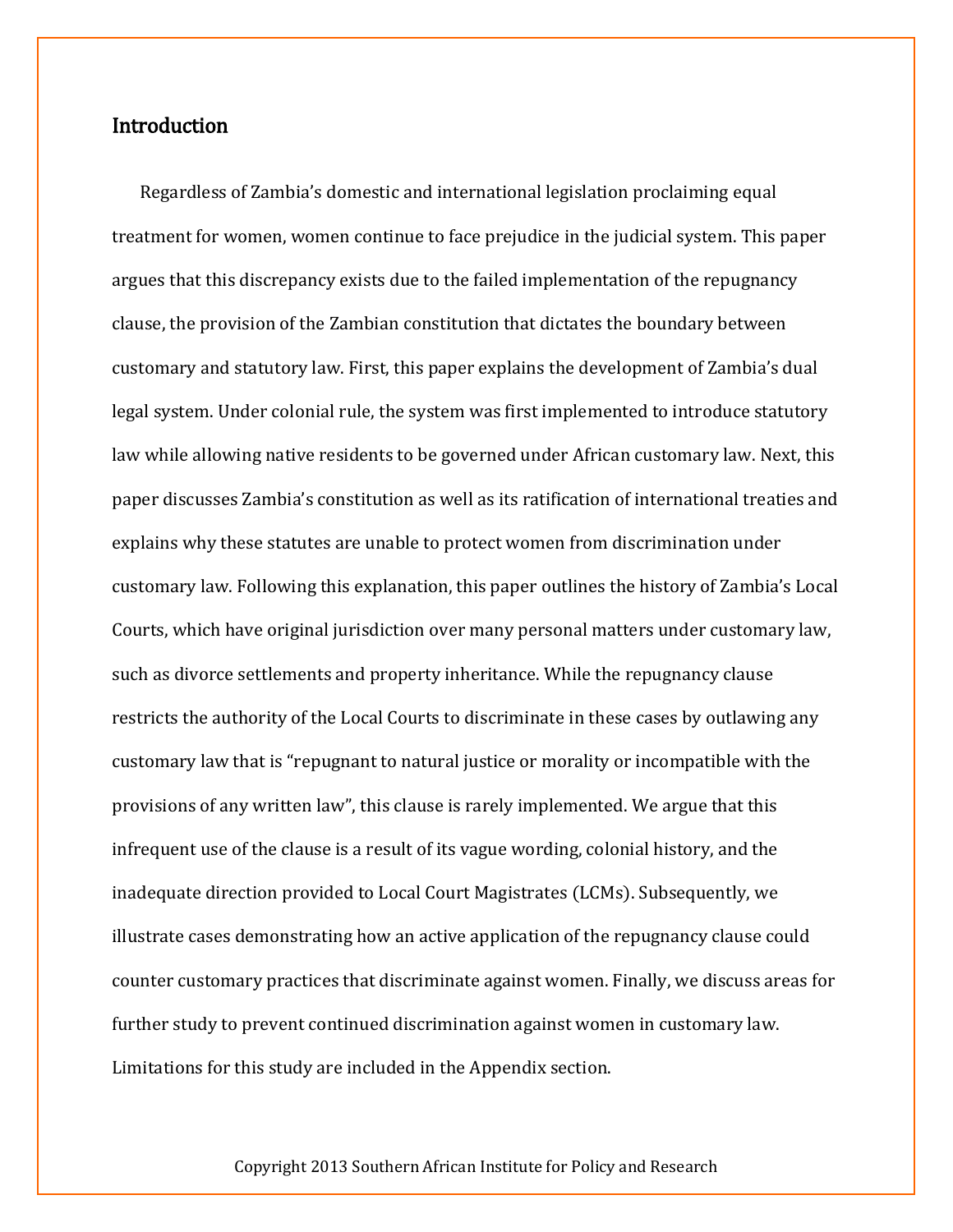This report was conducted by reviewing the existing literature on the repugnancy clause in Southern Africa. Interviews were held with Boma and Chelstone LCMs, as well as senior Local Court officials, women's legal advocacy non-governmental organisations (NGOs), and individual researchers. This report is based on fieldwork that took place in June and July of 2013.

### Dual Legal System

 $\overline{\phantom{a}}$ 

After attaining independence from Britain in 1964, Zambia adopted and practised a system of dual legalism. The two legal systems in place are the customary law system and the statutory law system. These systems are an outgrowth of the colonial division of common law (later statutory law) to the English and the administration of customary law to Africans. Following a pattern of indirect rule, the British generally preferred to maintain African legal structures during colonial occupation.<sup>3</sup> As a result of this strategy, statutory law was introduced not with the intention to oust customary law, but rather to operate concurrently with the other.

Customary and statutory law each possess a distinct set of characteristics. Customary law pertains to the unwritten set of indigenous and traditional rules that each tribe uses to govern its people. Although customary law differs by tribe throughout Zambia, all groups share a similar foundation of beliefs and values in their tenets.<sup>4</sup> Customary law tends to be

<sup>3</sup> T. W. Bennett, "Conflict of Laws: The Application of Customary Law and the Common Law in Zimbabwe". The International and Comparative Law Quarterly (January 1981): 64. <sup>4</sup> "The general principles of African customary law are well known, even though they are not written down. For example, it is well known that if a man commits adultery with another man's wife, he has to pay compensation to the husband. If any court denied the existence of this law, everyone would say the court was wrong," Zambia Law Development Commission, Matrimonial Causes Act Study (Lusaka: Zambian Law Development Commission, n.d.), 2.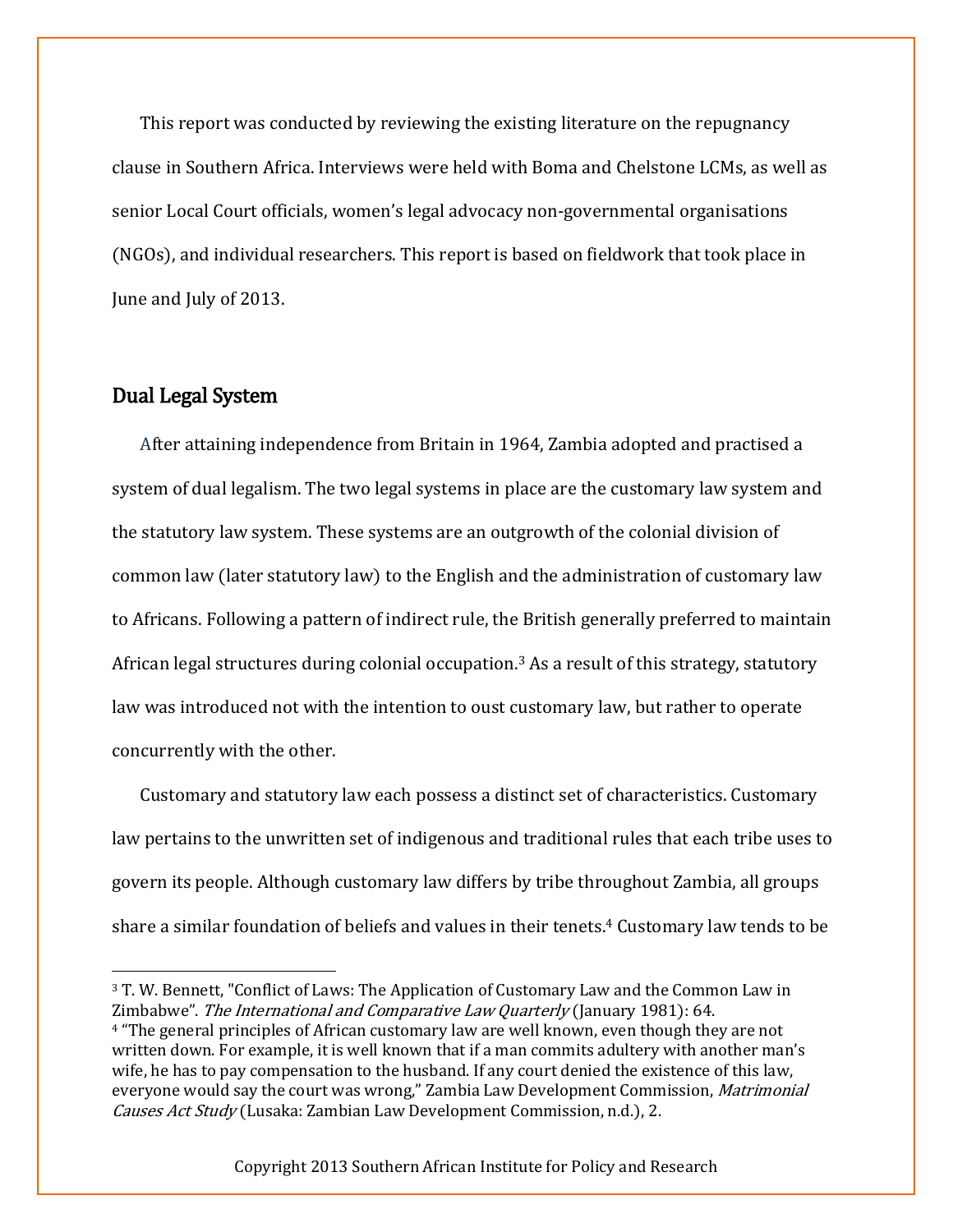more static in rural communities than in urban areas. Most Zambians use this indigenous law as a model of governance in their behaviour, especially when pertaining to "marriage, inheritance, and traditional authority".<sup>5</sup> Chuma Himonga divides customary law into two categories, official and living, which she claims are often different from each other. Official customary law refers to formalised African custom that serves as precedent in court matters and is recorded in textbooks. Living customary law refers to the routine "customary practices or norms observed by people living under customary law in their day to day lives". Living customary law changes in response to the current reigning values, while official customary law remains more static and is often filtered through a western perspective.<sup>6</sup>

Certain traditions cited today as African custom are in fact an outgrowth of the English interpretation of customary laws. For example, one customary practice dictates that children are kept with their mother until they are seven years old. Such a practise was actually derived from Victorian law.<sup>7</sup> Some customary laws reflect Zambia's collectivist nature, as they place a high value on reconciliation at the family and community level. However, other customary laws contain patriarchal practices that are discriminatory towards women, such as polygamy. Many modern day activists believe that this system of law undermines women as "second class citizens".<sup>8</sup> In this respect, customary law is at odds with modern statutory law, which often promotes equality amongst the sexes.

 $\overline{\phantom{a}}$ 

<sup>&</sup>lt;sup>5</sup> Muna Ndulo, "African Customary Law, Customs, and Women's Rights," *Indiana Journal of Global* Legal Studies 18, no. 1 (2011): 88.

<sup>6</sup> Chuma Himonga, "The Application of African Customary Law Under the Constitution of South Africa: Problems Solved or Just Beginning?" The South African Law Journal (2000). <sup>7</sup> Ibid.

<sup>8</sup> Ibid., 89.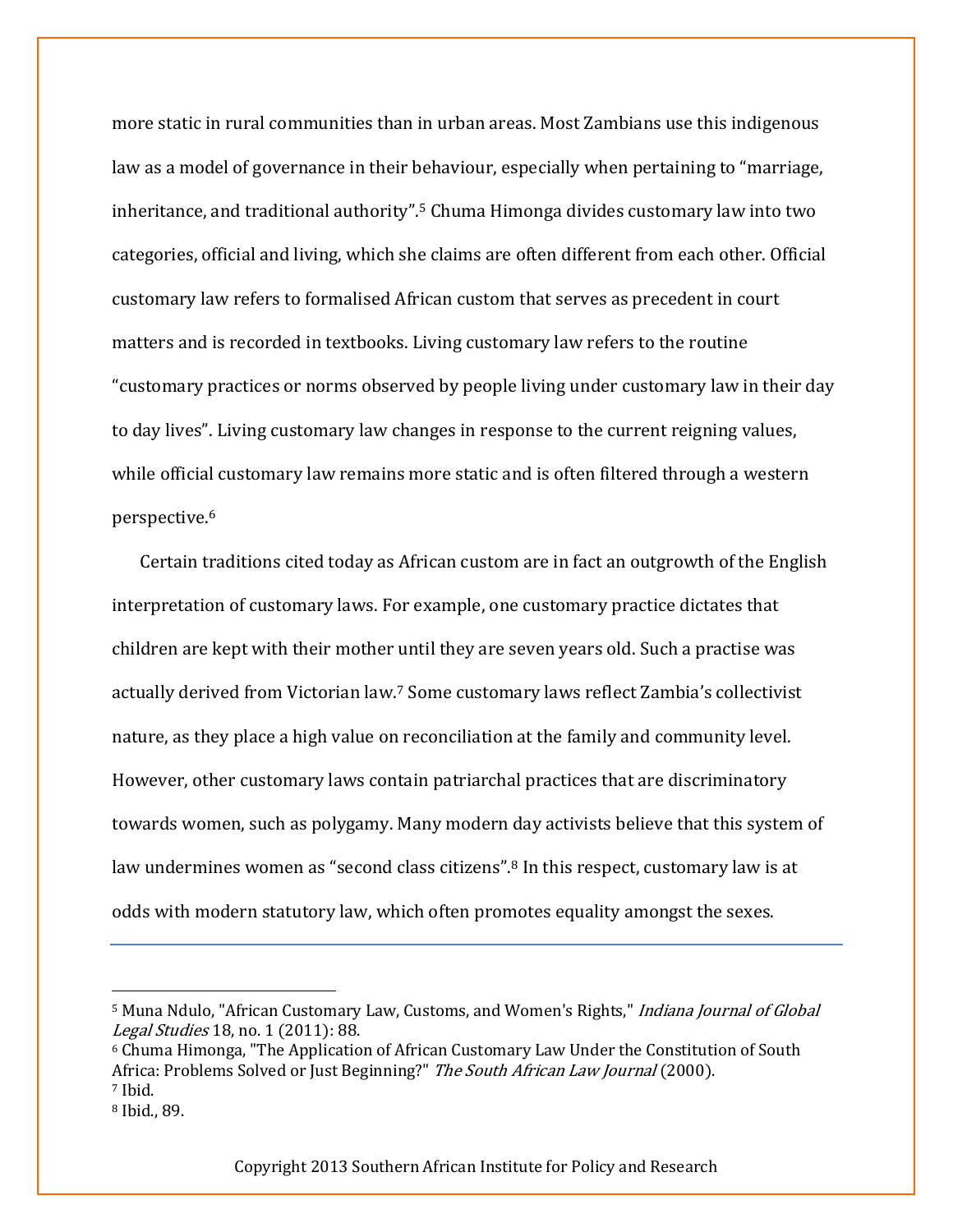To reconcile the two separate customary and statutory legal systems, Zambia implemented dual legalism. This model allows for both systems to coexist under a single constitution and for citizens to choose by which set of law to be governed. However, because statutory law can dictate the validity of customary law in certain aspects, statutory law maintains a degree of supremacy over customary law. The illegalisation of sexual cleansing serves as an example.<sup>9</sup> Sexual cleansing was once a widespread practice under customary law, but was outlawed in 2011 by the Anti-Gender-Based Violence Act. A legal obstacle to apply this approach to customary practices that discriminate against women is presented in Article 23(4) of the Zambian constitution. As discussed further below, this provision exempts customary law from scrutiny when relating to discrimination.

#### **Constitution**

Since 1991, Zambia has incorporated anti-gender discrimination provisions into its Constitution. Article 23, Clause 1 of the Constitution pertains to anti-discrimination, stating that "a law shall not make any provision that is discriminatory either of itself or in its effect".<sup>10</sup> Discrimination is defined in the Article as "affording different treatment to different persons attributable, wholly, or mainly to their respective descriptions by race, tribe, sex, place of origin, marital status, political opinions, colour or creed".<sup>11</sup> However, this anti-discrimination clause is limited in its application by Section 4(d) of the same article. Section 4(d) of Article 23 states that Clause 1: "…shall not apply to any law so far as that law makes provision … for the application in the case of members of a particular race or  $\overline{\phantom{a}}$ 

<sup>9</sup> A tribal custom in which female widows must sleep with their deceased husband's relative in order to remarry.

<sup>10</sup> Refer to Appendix IV; Constitution of Zambia, art. XXIII, cl.1.  $11$  Ibid.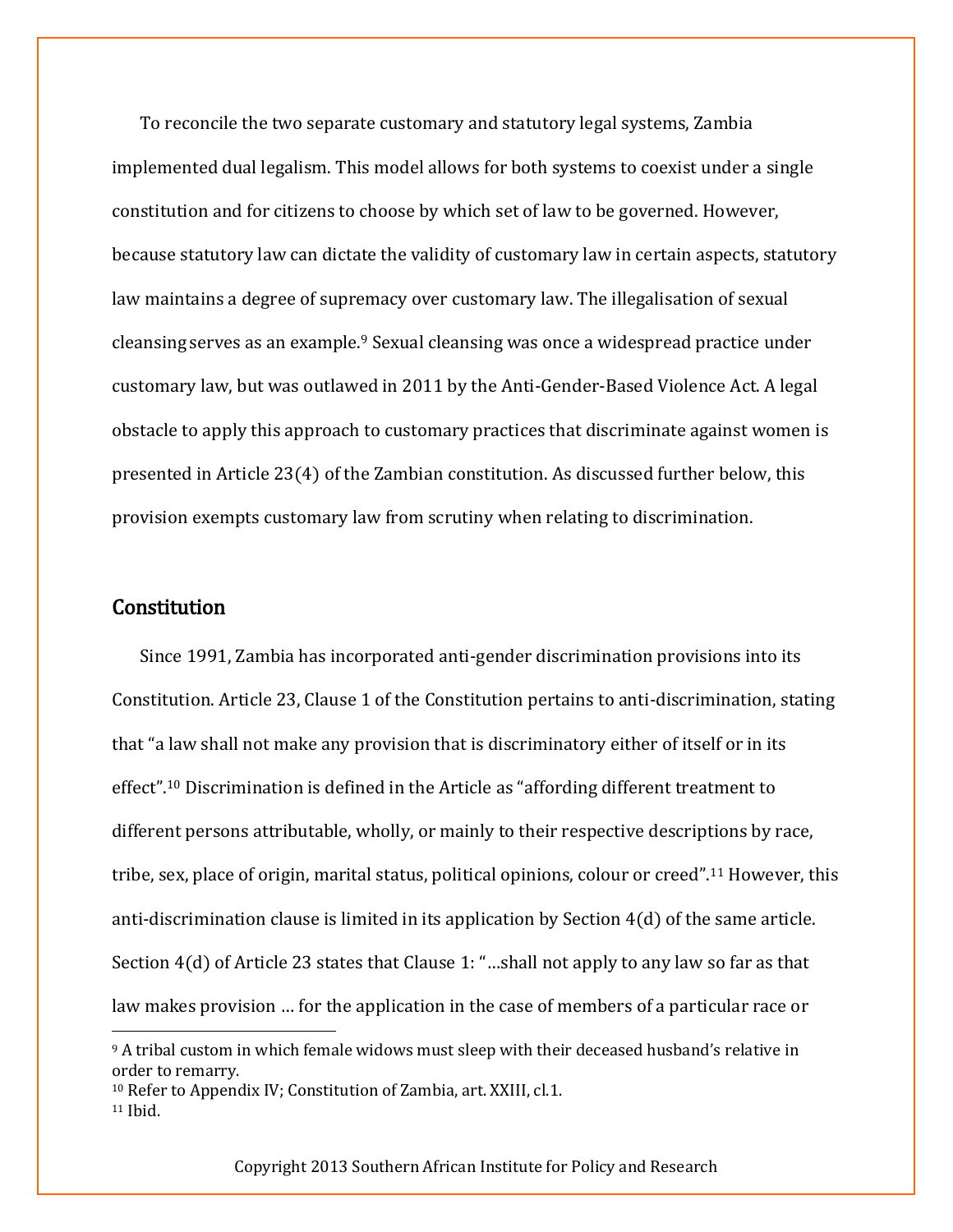tribe, of customary law with respect to any matter to the exclusion of any law with respect to that matter which is applicable in the case of other persons".

This clause restricts statutory powers of review against customary law when dealing with discrimination. Even though Zambia's constitution prohibits discrimination, Article 23(4) (d) exempts customary law from this provision. As a result, this greatly hinders the judiciary's ability to mould customary law to accommodate prevailing gender equality movements.

## International Treaties and Protocols

 $\overline{\phantom{a}}$ 

In 1985, Zambia became a state-party to the Convention on the Elimination of all forms of Discrimination against Women (CEDAW). Adopted by the UN General Assembly in 1979, this initiative seeks to end different forms of discrimination against women. Zambia also adopted the Beijing Platform for Action in 2000, which seeks to promote gender equality by "removing all the obstacles to women's active participation in all spheres of public and private life through a full and equal share in economic, social, cultural and political decision-making".<sup>12</sup> In addition, Zambia is a state party to the African Charter on Human and People's Rights, as well as the Protocol to the African Charter on the Rights of Women in Africa. The latter urges signatories to "take corrective and positive action in those areas where discrimination against women in law and in fact continues to exist".<sup>13</sup>

<sup>12</sup> United Nations Entity for Gender Equality and the Empowerment of Women, "The United Nations Fourth World Conference on Women," last modified 1995,

http://www.un.org/womenwatch/daw/beijing/platform/plat1.htm, accessed July 19, 2013. <sup>13</sup>African Charter on Human and People's Rights, "Protocol to the African Charter on Human and People's Rights on the Rights of Women". n.d., http://www.achpr.org/files/instruments/womenprotocol/achpr\_instr\_proto\_women\_eng.pdf, accessed July 19, 2013.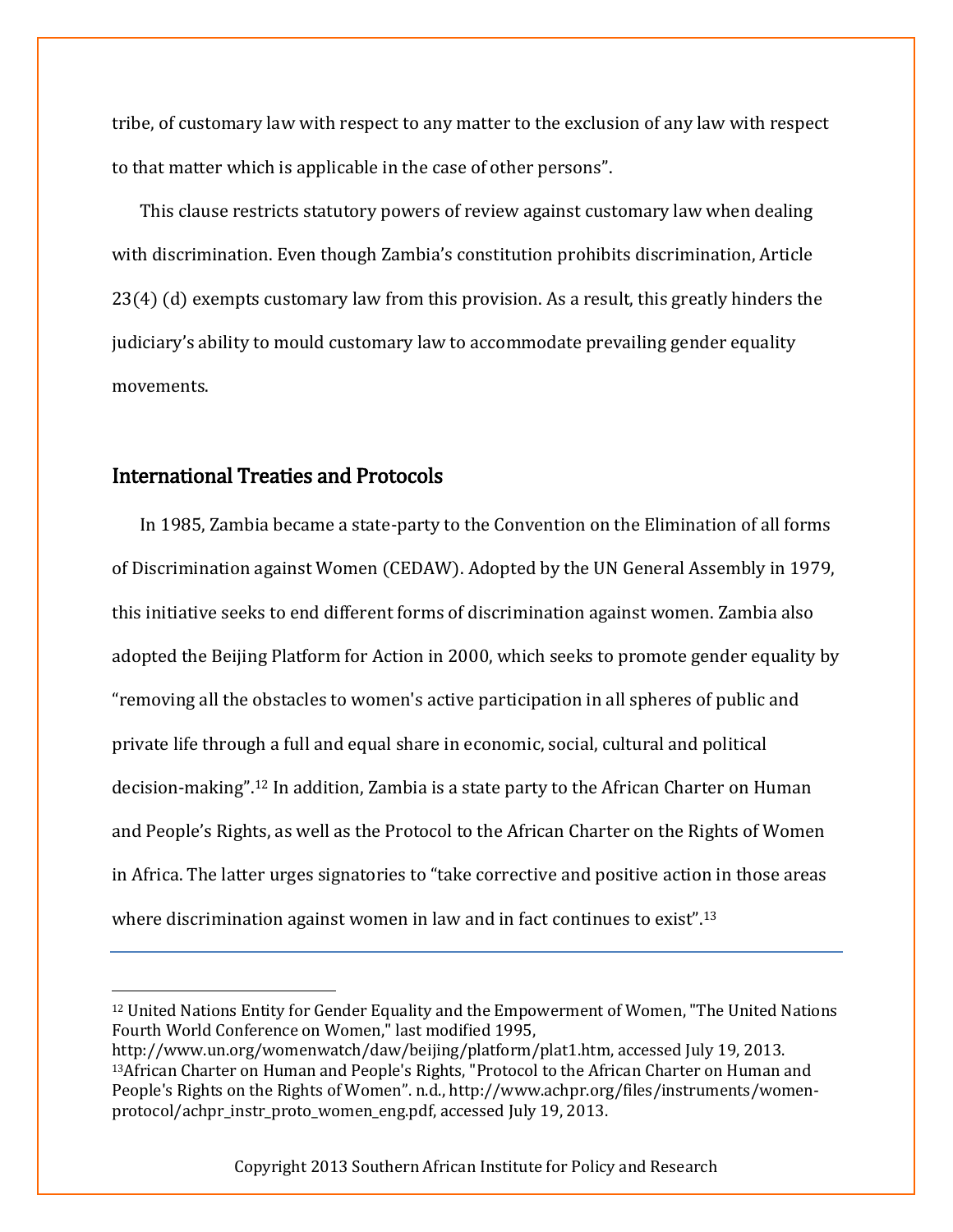Indubitably, Zambia has signed on to a wealth of international treaties that promote women's rights. Nevertheless, there is a significant problem in enforcing international legislation due to Zambia's dualist common law doctrine. Under this system, "ratified international treaties do not form part of domestic law".<sup>14</sup> Zambia considers itself unobligated to follow international provisions unless those provisions have been first incorporated into domestic law through legislative action. Accordingly, individuals cannot bring suit pertaining to a breach of international legislation if that legislation is not reflected in domestic law. Because current domestic law, primarily Article 23(4)(d), allows certain forms of discrimination, international protocols are ineffective in tackling issues of discrimination against women.

## Structure of the Local Courts

Zambia's judiciary is composed of five sections: the Supreme Court, the High Court, the Industrial Relations Court, the Subordinate Courts, and the Local Courts. The lowest level of courts is the Local Courts, whose jurisdiction lies exclusively in customary law. The Local Courts were established by the Local Courts Act of 1966. This Act specifically provided for the "recognition and establishment of Local Courts to amend and consolidate the law relating to the jurisdiction of and procedure to be adopted by Local Courts".<sup>15</sup> The Local Courts were meant to replace Traditional Courts, but Traditional Courts still exist.<sup>16</sup>

 $\overline{\phantom{a}}$ 

<sup>&</sup>lt;sup>14</sup>Fergus Kerrigan, Lungowe Matakala, Wilfred Mweenya, Charles Dinda, and Miriam Moller, *Access* to Justice in the Republic of Zambia: A Situation Analysis Carried Out on Behalf of the Governance Secretariat (The Danish Institute for Human Rights, 2012), 36.

<sup>15</sup>Local Courts Act, art. 1.

<sup>&</sup>lt;sup>16</sup> Zambia Law Development Commission (ZLDC), *Review of the Local Court System. Study* (Lusaka: Zambia Law Development Commission, 2006).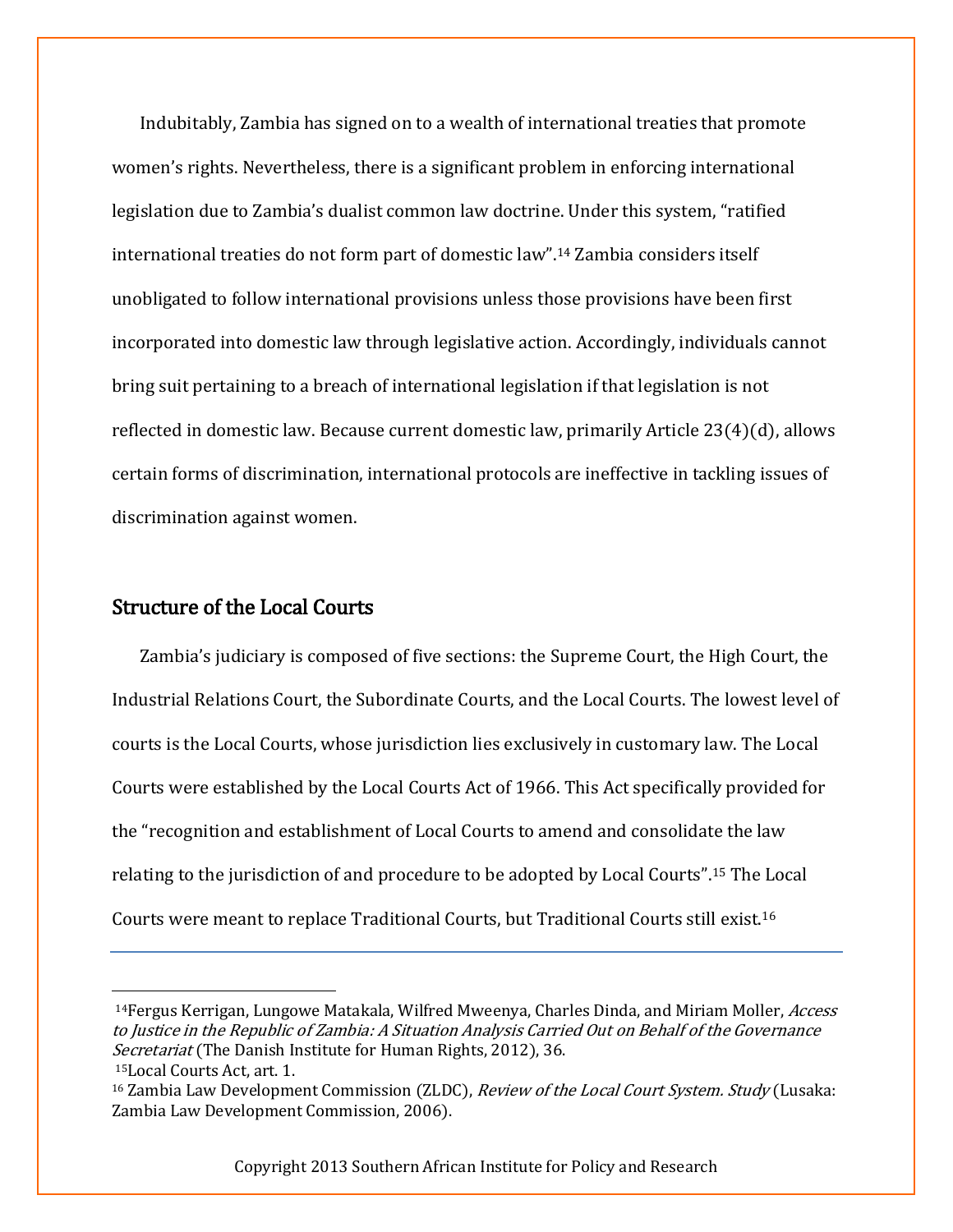Traditional Courts developed based on the different judicial traditions throughout Zambia. While they are not recognised by the government, traditional rulers nonetheless staunchly defend their authority. These traditional rulers apply customary law, and are especially popular among rural areas, where they are much more accessible within villages than the Local Courts.<sup>17</sup> Although LCMs are not bound by Traditional Court decisions, most "indicated that they defer to the authority of traditional leaders and Traditional Courts in at least some instances".<sup>18</sup> In fact, as many as 55% of LCMs deferred cases "mainly involving witchcraft, land disputes and conflicts within and between families to the Traditional Courts".<sup>19</sup>

Local Courts are found all over the country, and are present in all ten provinces. As of 2013, there are over 500 Local Courts throughout the country, a number that continues to grow.<sup>20</sup> While each Local Court is mandated to have at least two or three magistrates, in practice this is not always the reality. Due to lack of funding, many of the Courts have only one presiding magistrate or are completely unable to operate. While there are over 500 Local Courts, there are only 551 LCMs on staff, indicating that many Local Courts lack more than one magistrate on the bench. Moreover, infrastructure in Local Courts remains a continuous issue. Some districts do not have a local courthouse, or the courthouse jointly

<sup>19</sup> Ibid.

 $\overline{\phantom{a}}$ 

<sup>17</sup> Ibid., 53.

<sup>&</sup>lt;sup>18</sup> Fergus Kerrigan, Lungowe Matakala, Wilfred Mweenya, Charles Dinda, and Miriam Moller, *Access* to Justice in the Republic of Zambia: A Situation Analysis carried out on behalf of the Governance Secretariat, (The Danish Institute for Human Rights, 2012), 232.

<sup>20</sup> Senior Local Court Officer, interview by Pamela Amaechi and Erica Mildner, June 2013.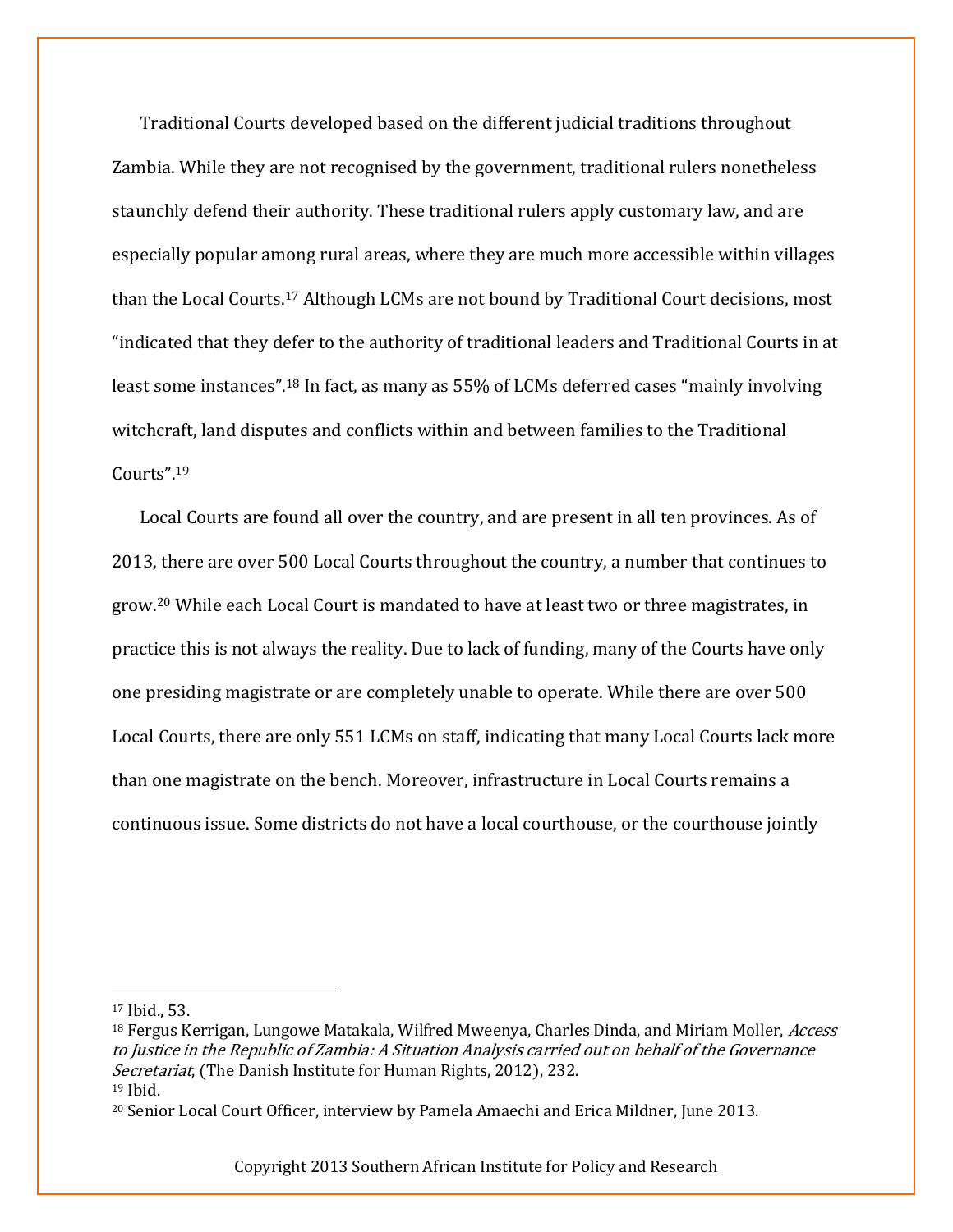functions as a clinic, market, or church due to insufficient space.<sup>21</sup> Lack of infrastructure led one Local Court to hold its proceedings under a tree.<sup>22</sup>

The Local Courts handle the highest volume of cases in the judiciary. According to a study published by the ZLDC in 2006, "Local Courts cater for more than 80% of the population in dispute resolution".<sup>23</sup> An interview of Boma Local Court Magistrates revealed that they often preside over and deliver judgment on 10-20 cases per day. Since Local Courts are not courts of record, these judgments do not take into account case law from other Local Court rulings. These courts are considered highly accessible because of their low access costs, fast turnover of justice, and close proximity to population centres. The use of local languages in Local Court proceedings adds to their accessibility. The cases most often brought to the Local Courts revolve around divorce, defamation/insults, unpaid debts/credit issues, and virginity damage.<sup>24</sup> The personal nature and high volume of cases brought before the Local Courts cause LCMs to play a pivotal role in determining the daily lives of the average Zambian woman.

The Local Courts mainly handle customary law in their proceedings, except when served a rare mandate from a higher court or authority. One mandate, issued in 2007, involved the cessation of marriage interference cases. Marriage interference is defined as the intrusion into a marriage by another outside party. Due to the living nature of customary law, marriage interference arose over time to be recognised as a significant

 $\overline{a}$ 

<sup>21</sup> Director of the Local Courts, interview by Pamela Amaechi and Erica Mildner, July 2013. <sup>22</sup> Professor at University of Zambia School of Law, interview by Pamela Amaechi and Erica Mildner, July 2013.

<sup>&</sup>lt;sup>23</sup> Zambia Law Development Commission (ZLDC), *Review of the Local Court System* (Lusaka: Zambia Law Development Commission, 2006).

<sup>&</sup>lt;sup>24</sup> Fergus Kerrigan, Lungowe Matakala, Wilfred Mweenya, Charles Dinda, and Miriam Moller, *Access* to Justice in the Republic of Zambia: A Situation Analysis carried out on behalf of the Governance Secretariat, (The Danish Institute for Human Rights, 2012), 231.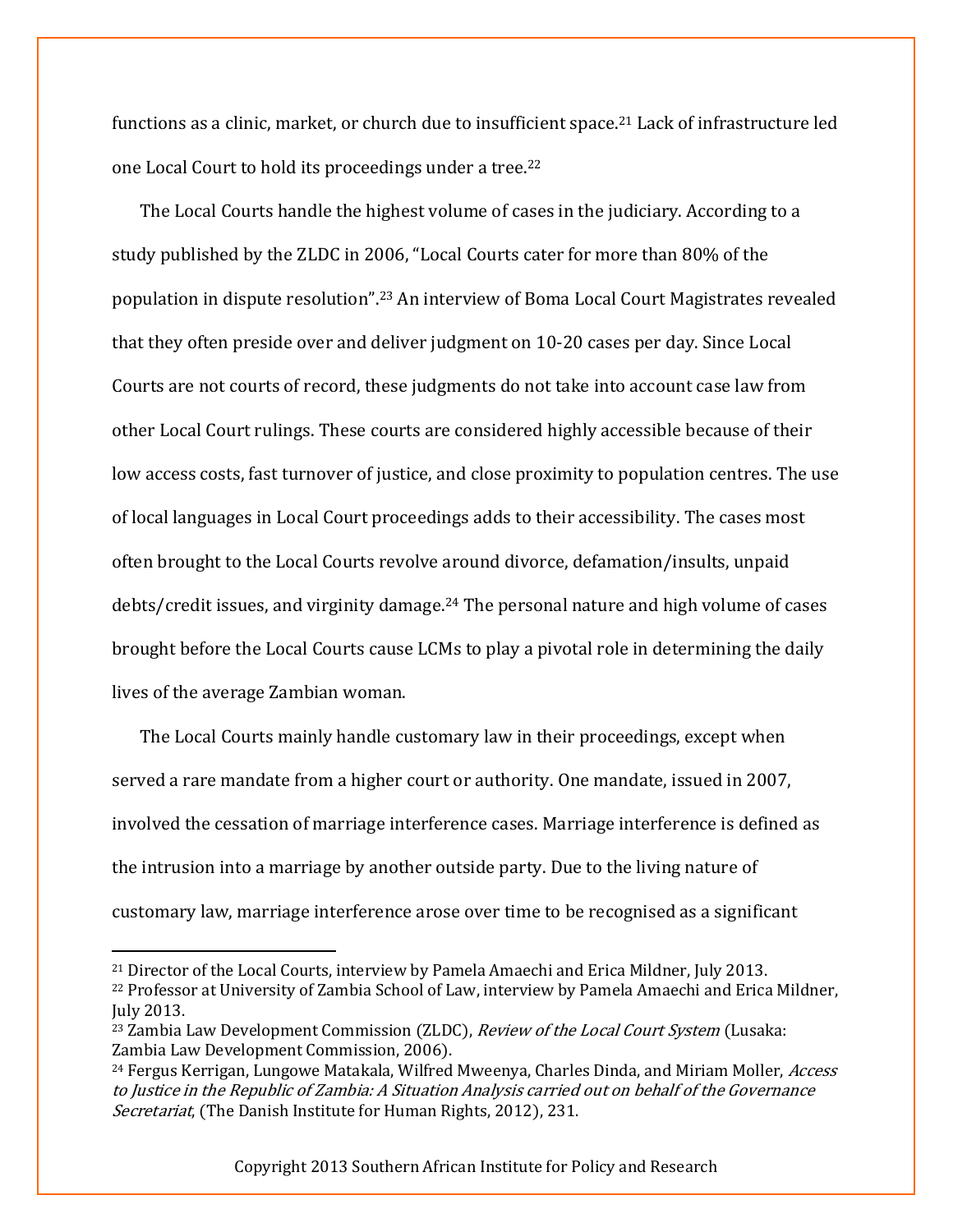tradition. Suing for marriage interference was a means for wives to hold their husbands accountable for adulterous behaviour, since they cannot sue their husbands for adultery. The Local Courts became inundated with hearing these types of cases, which were often based on hearsay evidence. In 2007, the Director of the Local Courts issued a directive to cease these cases, stating that the "whole issue of marriage interference is an alien concept to our customary laws and hence it must not be practised in the Local Courts".<sup>25</sup> Despite the Director's reasoning, some have argued that this mandate ignored the living nature of customary law in adopting new traditions, and unfairly "safeguarded male interests" at the expense of women.<sup>26</sup>

## Repugnancy Clause

 $\overline{\phantom{a}}$ 

Other than through directives issued by judicial authorities, the Local Courts are limited in their rulings by the repugnancy clause. The purpose of the repugnancy clause is to reconcile any disagreement between customary and statutory law. The repugnancy clause acts to define the boundary between the two legal systems, ensuring that statutory law supersedes customary law where the two conflict. In theory, the repugnancy clause allows customary law to adapt to prevailing values in Zambian society. In the event that written law does not pertain to a section of customary law, customary law is allowed to exist as

<sup>25</sup> National Legal Aid Clinic for Women, "Marriage Interference, " http://www.nlacw.org.zm/legal PDFs/MARRIAGE INTERFERENCE.pdf, accessed July 19, 2013.

<sup>26</sup> Professor at University of Zambia School of Law, interview by Pamela Amaechi and Erica Mildner, July 2013.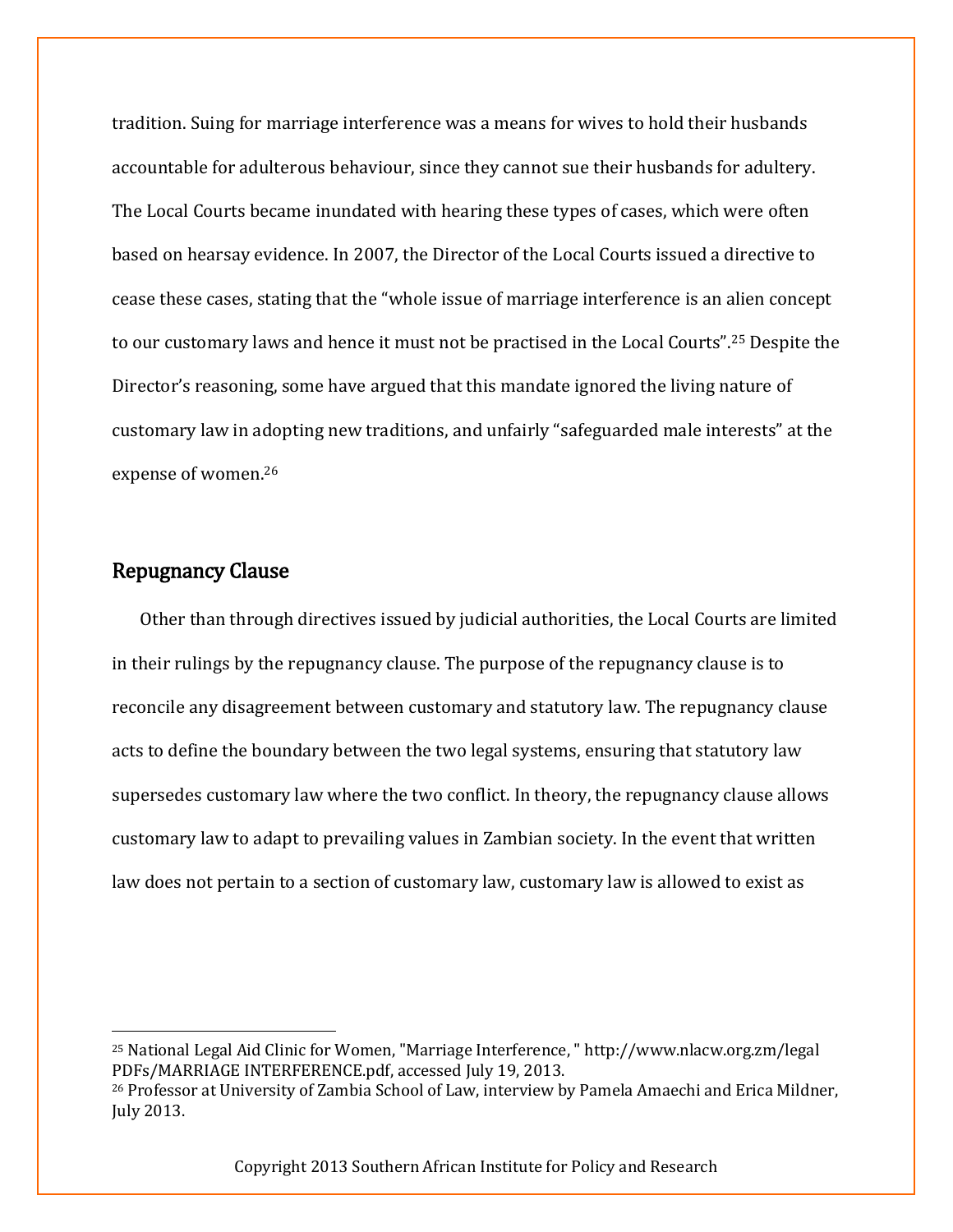long as a judge does not find it repugnant to natural justice or morality. A particular custom must first be formally challenged in court to be declared repugnant.<sup>27</sup>

Section 12(1) (a) of the Local Courts Act contains the repugnancy clause. It states that a "Local Court shall administer the African customary law applicable to any matter before it insofar as such law is not repugnant to natural justice or morality or incompatible with the provisions of any written law".<sup>28</sup> The Local Courts Handbook, a guide given to LCMs as a means of training, defines natural justice as a streamlined and fair means to determining guilt and retribution. The Handbook defines morality as "the sense of rightness or decency", and defines repugnancy to morality as "anything which offends [this] or is contrary to fundamental human rights".<sup>29</sup> The Handbook provides examples of when to apply the repugnancy clause, instructing that statutory law takes precedence over customary law whenever there is an inconsistency. Beyond the examples in which the law is inconsistent, there are no examples to clarify when the "natural justice or morality" provision of the repugnancy clause should be used.

Although the repugnancy clause exists to reconcile customary and statutory law, it is rarely, if ever invoked. It is therefore unsuccessful in promoting justice and reducing gender discrimination. Reasons for the failure of the clause include its inherent vagueness, the lack of training among LCMs, personal subjectivity from society's perception of women, and history's designation of repugnancy as a colonial instrument.

 $\overline{a}$ 

<sup>27</sup> Dean of University of Zambia School of Law, interview by Pamela Amaechi and Erica Mildner, July 2013.

<sup>28</sup> Local Courts Act, §12, cl.1, a.

<sup>29</sup> Refer to Appendix III, I. B. Masupelo, ed., "The Local Court Handbook," Lusaka, 28 August 1996.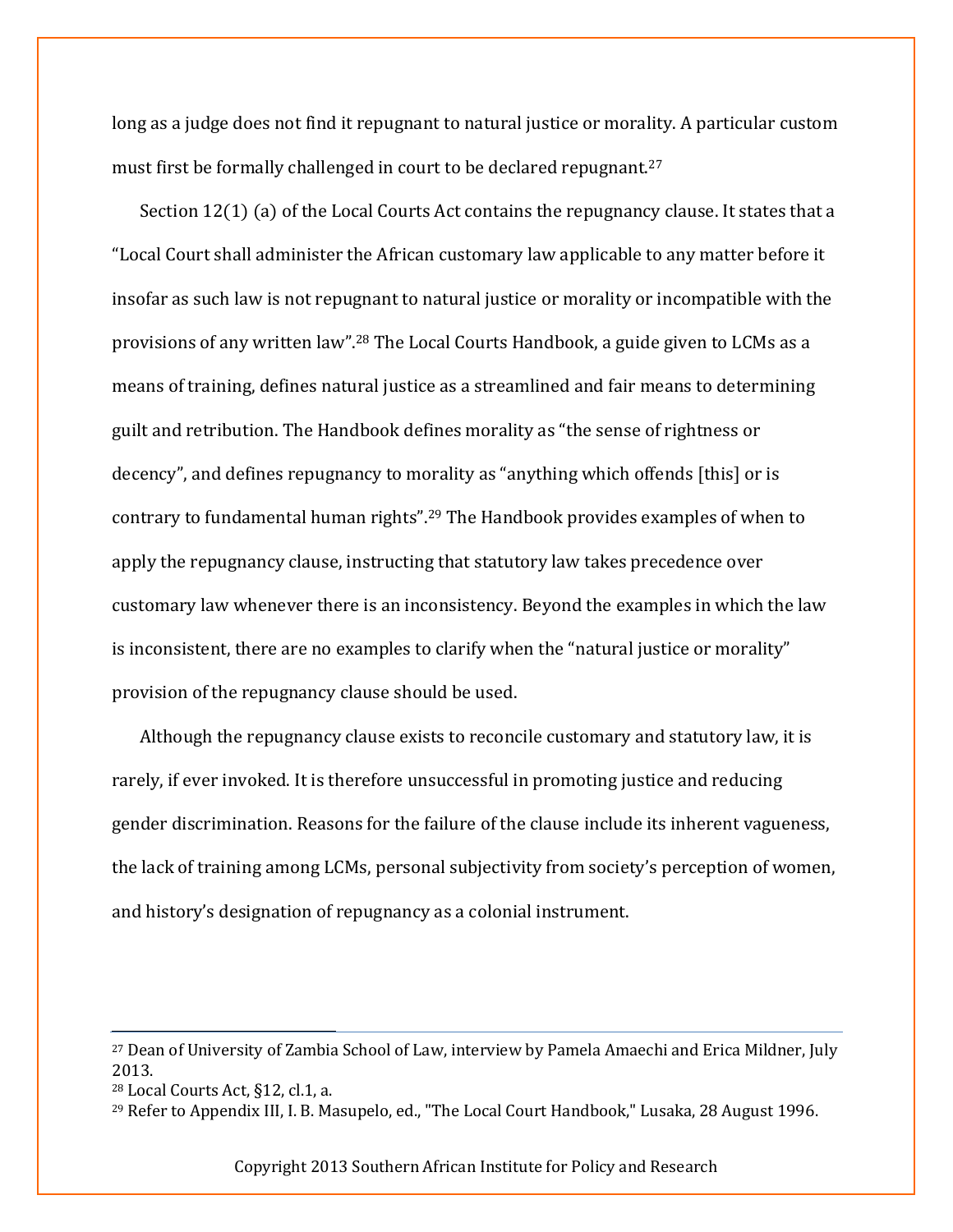#### Vagueness in the Wording of the Clause

Both provisions of the repugnancy clause are considerably vague and ambiguous. The first provision does not define the terms natural justice or morality, while the second provision fails to clarify the degree to which written law must be contradicted to be repugnant. The dilemma is aggravated by unclear guidelines over which system of morality, African or English, to use in the application of the clause. Further contributing to this confusion is the Supreme Court's failure to establish a legal standard or test to determine what qualifies as repugnant. The vagueness in the clause is such that it can be applied either narrowly to only the most egregious violations, or broadly to prevent any perceived injustice or immorality.

#### Lacking of Training among LCMs

l

The lack of training provided to LCMs additionally contributes to the ineffective application of the repugnancy clause. Before appointment to the bench, LCMs are not required to have prior legal experience and are not interviewed as to their understanding of customary or statutory law.<sup>30</sup> According to the Director of Local Courts, LCMs no longer anchor most of their decisions in customary law and base their decisions in "conscience", referring to an assessor<sup>31</sup> when necessary.<sup>32</sup> LCMs undergo two weeks of training, during which they are ideally given a copy of the Local Courts Act as well as the Local Court Handbook. They are additionally encouraged to attend post-training workshops, many of which are sponsored by GIZ. However, lack of funding often prevents the dissemination of

<sup>30</sup> Director of the Local Courts, interview by Pamela Amaechi and Erica Mildner, July 2013. <sup>31</sup>An expert consulted in matters referring to a tribe's specific customs.

<sup>32</sup> Director of the Local Courts, interview by Pamela Amaechi and Erica Mildner, July 2013.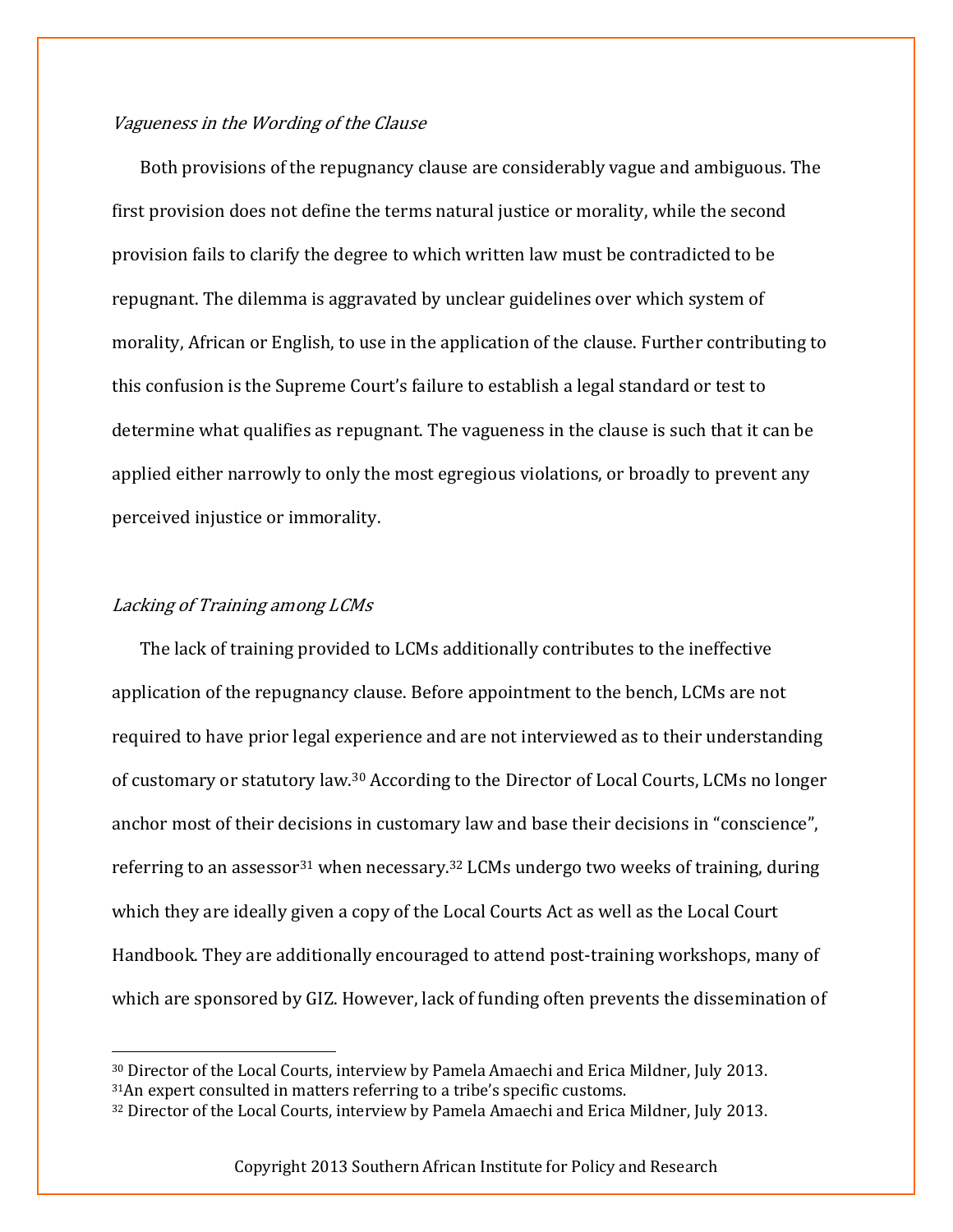training materials, as well as opportunities to attend the workshops. In the small sample of Local Courts visited in Lusaka, only one of six magistrates interviewed was able to produce a copy of the Handbook. One male magistrate expressed that the Local Court Handbooks were hard to come by, and that he was forced to source from other places.<sup>33</sup> In addition, the Handbook is rarely updated to reflect prevailing international human rights norms and contains little guidelines as to what could qualify as a repugnant practice.<sup>34</sup> With little access to handbooks, funds to attend workshops, or written guidelines on what qualifies as a repugnant practice, magistrates are limited in their knowledge of how to apply the repugnancy clause. In fact, an interview with LCMs in Chelstone revealed that they were unfamiliar with the clause's existence. To address this problem, the Director of the Local Courts articulated that the judiciary is organising a pilot course with 30 LCMs to educate magistrates on human rights issues and the repugnancy clause.

Because many LCMs are unfamiliar with statutory law, they may be unsure as to what the boundaries of their jurisdiction are or when to apply the repugnancy clause.<sup>35</sup> For example, the LCMs interviewed agreed that the act of sexual cleansing was repugnant. When asked why it was repugnant, however, no LCM interviewed specifically cited case law or the Anti-Gender- Based Violence Act as the impetus. Rather, they cited common sense as their reasoning. Even though the LCMs' rulings do not conflict with written statutes in this case, their lack of knowledge about statutory law poses dangerous implications if they are unaware of a conflict between their judgment and written law.

l

<sup>33</sup> Local Court Magistrate, interview by Pamela Amaechi and Erica Mildner, July 2013.

<sup>34</sup> National Legal Aid Clinic for Women, interview by Pamela Amaechi and Erica Mildner, July 2013. <sup>35</sup> Ibid.

Copyright 2013 Southern African Institute for Policy and Research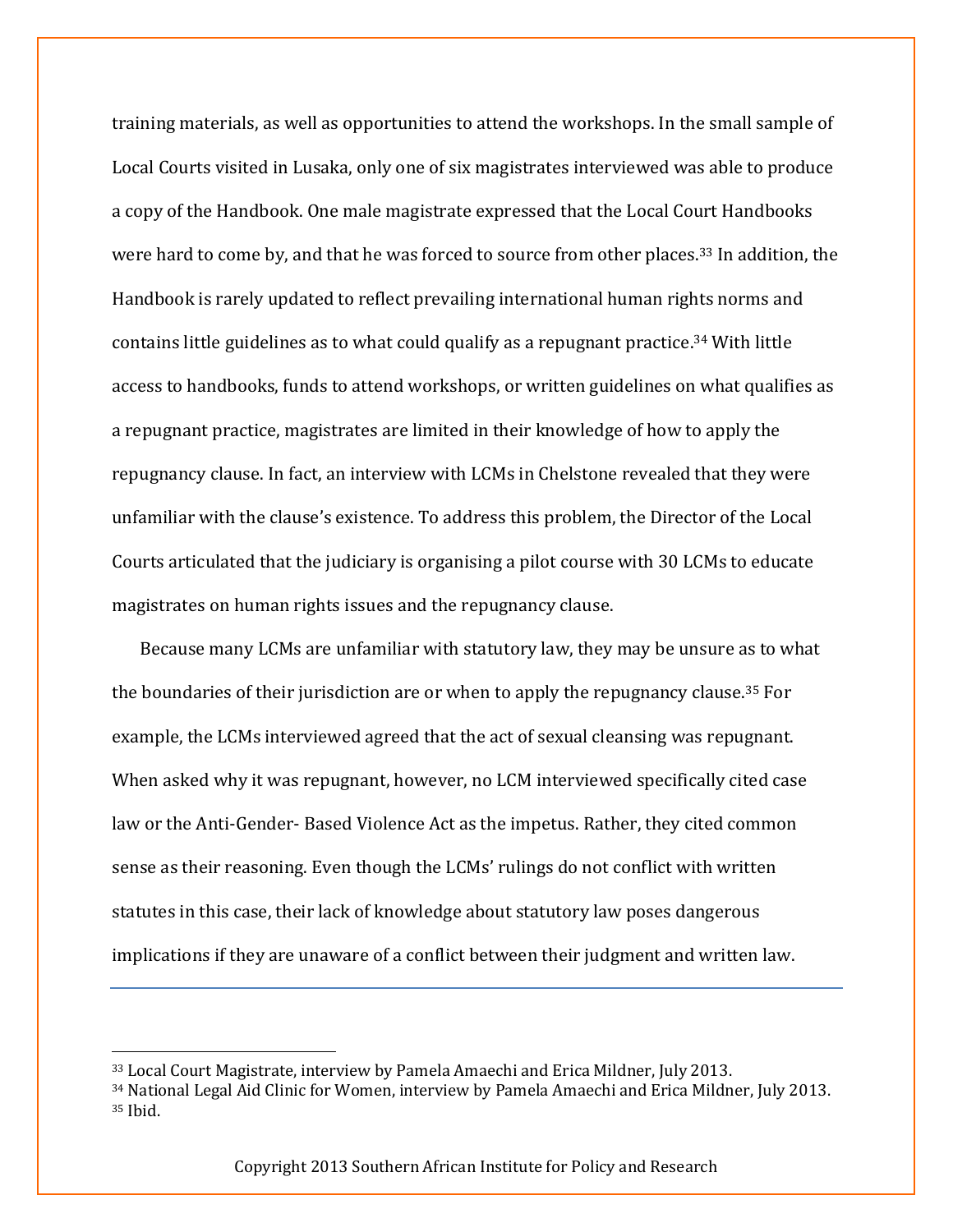Local Court Officers receive several daily complaints requesting that Local Court decisions be reviewed in compliance with written law, prompting disciplinary committee hearings to investigate.<sup>36</sup> The effects resulting from LCMs' inadequate knowledge of statutory law are exacerbated by the fact that "there are almost no meaningful appeals from the Local Courts on customary law cases due to the practical necessity for an advocate in the higher courts" since "more than 80% of Zambians who go to Local Courts on issues of customary law generally cannot afford an advocate".<sup>37</sup> Consequently, the magistrates who have the least amount of legal training in the judicial hierarchy often make the final decision in determining access to justice for women.

#### Personal Subjectivity

l

Many LCMs have a conservative outlook on customary law and rule in favour of maintaining customary legal norms. As such, some LCMs are reluctant to rule in a liberal or progressive manner that would challenge customary norms, resulting in inconsistent interpretations of the repugnancy clause. Besides the practice of sexual cleansing, the LCMs interviewed did not have consistent answers as to when the clause should be applied. When interviewing two female LCMs in Boma, they expressed that they would use the repugnancy clause to prevent discrimination against women. On the other hand, a male LCM at the same court articulated that while discrimination against women in customary law is unjust, it would be uncouth for him to betray Zambia's longstanding customary

<sup>36</sup> Director of the Local Courts, interview by Pamela Amaechi and Erica Mildner, July 2013. 37 Zambia Law Development Commission (ZLDC), Review of the Local Court System (Lusaka: Zambia Law Development Commission, 2006), 24.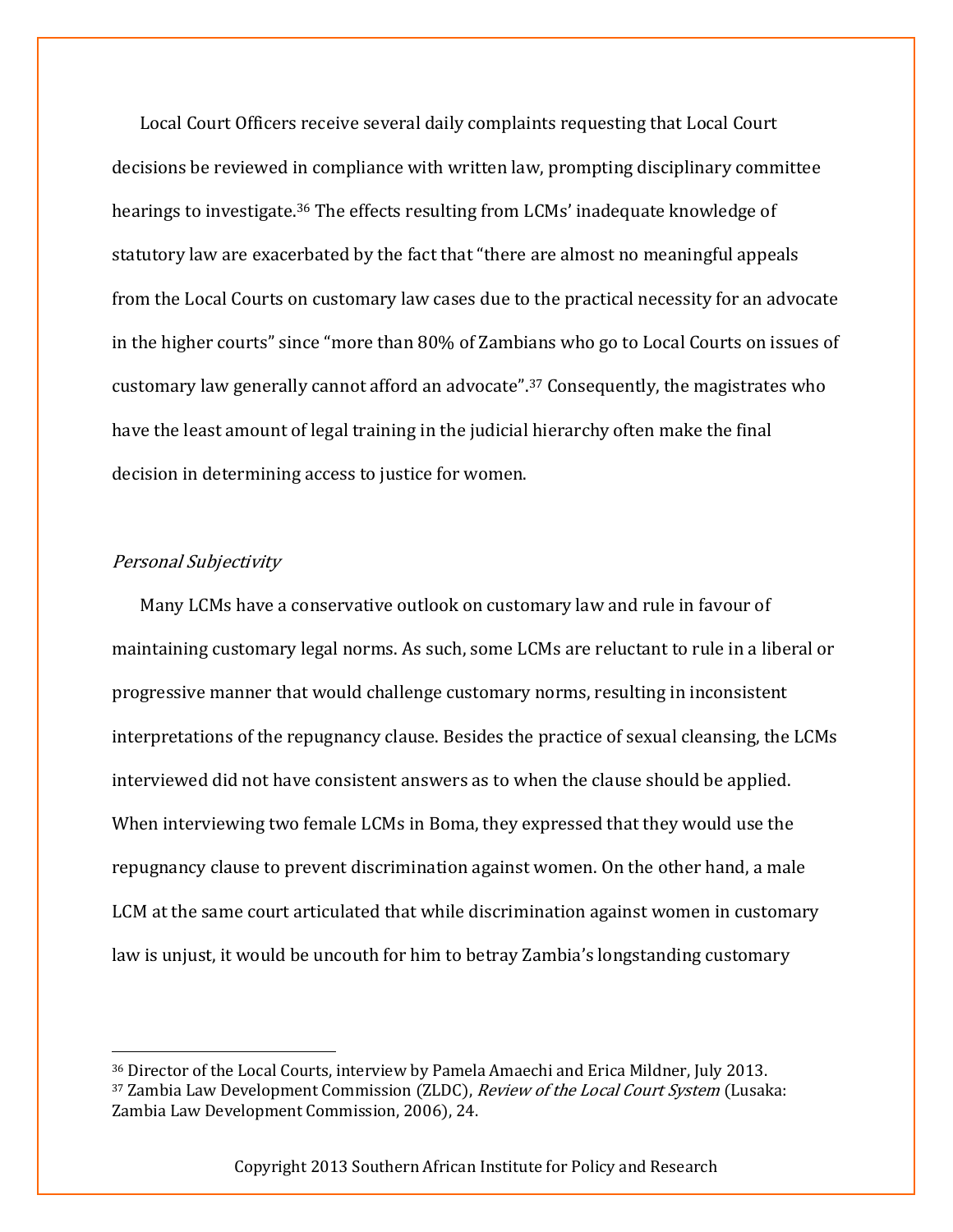tradition. He referred to this predicament as his "hands being tied".<sup>38</sup> Despite this ambiguity, the Senior Local Court Officer stated that this clause should be used to prevent customary practices that discriminate against women.<sup>39</sup> However, without any directive on the use of the repugnancy clause from a higher court or government authority, it is unlikely that the repugnancy clause will be applied uniformly to prevent continued discrimination against women in customary law.

Gender also plays a role in influencing the personal subjectivity of the Magistrates. Men, especially in the rural areas, are more encouraged than females to attain an education. While there is parity in education until grade one, this equality drops off after grade seven, right before secondary school begins.<sup>40</sup> To meet the requirements for becoming an LCM, an applicant must have at least completed Grade 12. The disparity at the secondary school level means that men are more likely to be considered for an LCM position. As of 2013, over 77% of appointed LCMs are male.<sup>41</sup> At the traditional courts, a sample of 268 traditional rulers similarly found that over 80% were male.<sup>42</sup> This finding is especially significant considering that the majority of LCMs indicated deferring to traditional rulers in their decisions. Ndulo points out the danger in men's overrepresentation in these positions, stating that "such men are more inclined to defend what they see as traditional norms than

 $\overline{a}$ 

<sup>38</sup> Local Court Magistrate, interview by Pamela Amaechi and Erica Mildner, July 2013.

<sup>39</sup> Senior Local Court Officer, interview by Pamela Amaechi and Erica Mildner, June 2013.

<sup>40</sup> Executive Director of the Non-Governmetnal Organisations' Coordinating Council, interview by Pamela Amaechi and Erica Mildner, July 2013.

<sup>41</sup> See Appendix II.

<sup>42</sup> Fergus Kerrigan, LungoweMatakala, Wilfred Mweenya, Charles Dinda, and Miriam Moller, Access to Justice in the Republic of Zambia: A Situation Analysis carried out on behalf of the Governance Secretariat, (The Danish Institute for Human Rights, 2012).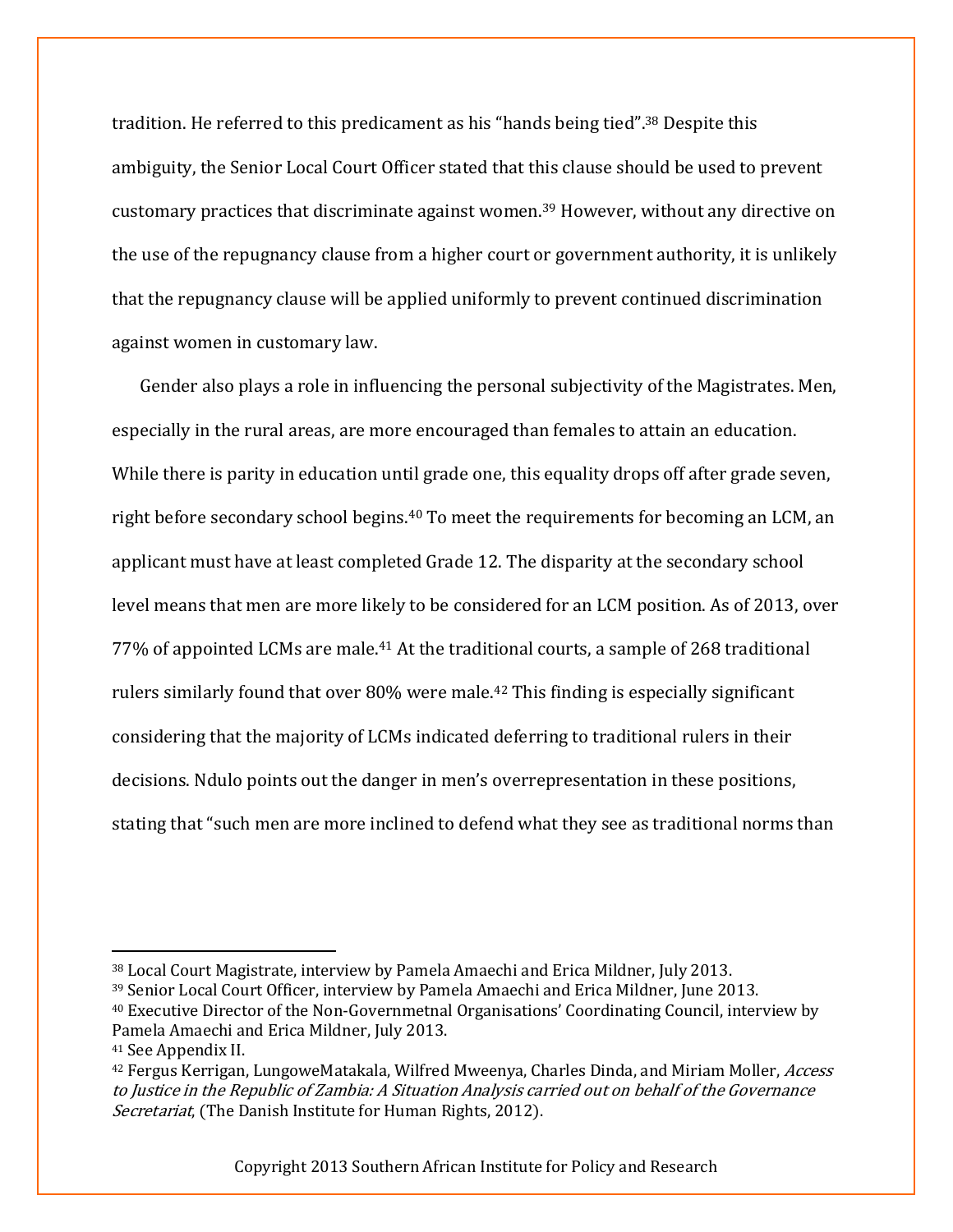the living law of communities".<sup>43</sup> Thus, personal subjectivity on the basis of gender inhibits progressivism.

#### History of the Repugnancy Clause

 $\overline{\phantom{a}}$ 

The conservative and discriminatory application of the repugnancy clause dates back to its colonial history. The British instituted the repugnancy provision to ensure that customary law would be respected, but that English common law would always take precedence if the two systems came into conflict.<sup>44</sup> In Zimbabwe, English colonial rulers did not give "blanket recognition" to customary law, which allowed for practices such as killing of twins, trial by ordeal, and non-consensual marriage.<sup>45</sup> Courts found such customs "obviously immoral" and adapted their application of the clause to that standard. Therefore, even though there is the potential for the clause to be applied more expansively due to its broad wording, interviews at the Boma and Chelstone Local Courts reveal that LCMs have sustained a conservative approach. This approach is exemplified in the case of polygamy. While courts did not rule polygamy itself to be repugnant, they have found that taking on extra wives solely for the sake of sexual slavery or forced labour to be repugnant.<sup>46</sup> The clause's British origin has further reinforced the conservative application of the clause, as "it has been regarded as a white man's tool of looking down on African

<sup>&</sup>lt;sup>43</sup> Muna Ndulo, "African Customary Law, Customs, and Women's Rights," *Indiana Journal of Global* Legal Studies 18, no. 1 (2011): 96.

<sup>44</sup> T. W. Bennett, "Conflict of Laws: The Application of Customary Law and the Common Law in Zimbabwe," The International and Comparative Law Quarterly (January 1981): 83. <sup>45</sup> Ibid.

<sup>46</sup> Anonymous, interview by Pamela Amaechi and Erica Mildner, July 2013.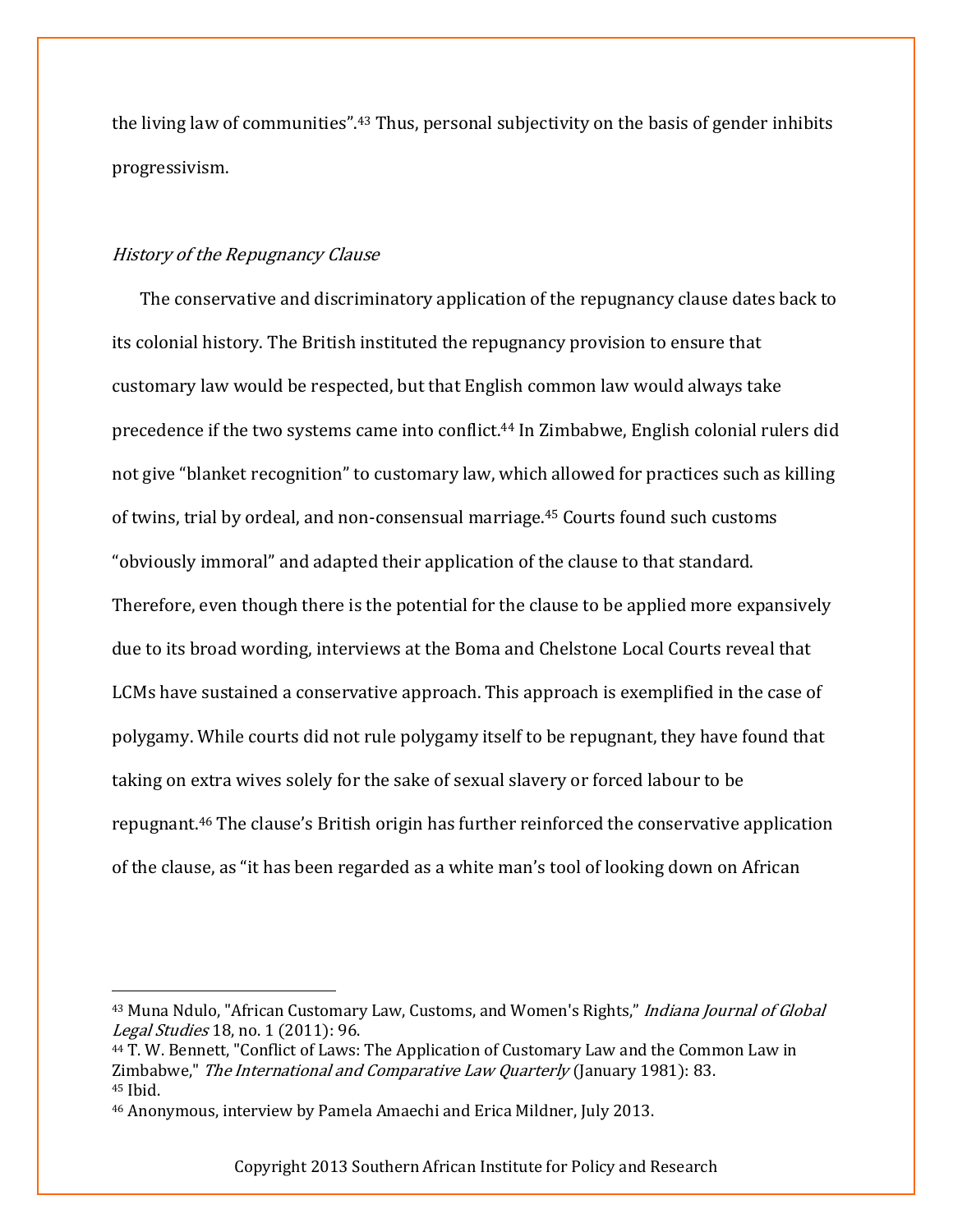customs and tradition".<sup>47</sup> LCMs may be reluctant to use the clause if they believe it will "westernize" their traditions.<sup>48</sup>

Besides its conservative application, another legacy of the repugnancy clause includes its propagation of gender discrimination. Because the repugnancy clause was introduced by a colonial power with many patriarchal practices in its legal system, these biases carried over in the implementation of the clause. While the colonial courts ruled that woman-towoman marriage was repugnant, practices such as polygamy remained "untouched".<sup>49</sup> Ndulo proposes that this patriarchal move ironically set a precedent to strike down provisions that empowered women.<sup>50</sup> This history may explain why some LCMs interviewed readily acknowledged that customary law was discriminatory towards women but insisted it was not the place of the repugnancy clause to correct this injustice.

In sum, vagueness in wording, lack of training amongst the LCMs, personal subjectivity, and the colonial origin of the clause substantially contribute to its sparse usage at the Local Court level.

## Potential Uses of the Repugnancy Clause

While evidence collected suggests that the repugnancy clause is not used at the Local Court level, interviews revealed the clause is used effectively to combat discrimination during appeals to the Subordinate Courts. Justices will overrule Local Court decisions as

 $\overline{\phantom{a}}$ 

<sup>47</sup>Zambia Law Development Commission (ZLDC), Matrimonial Causes Act (Lusaka: Zambian Law Development Commission, n.d.), 247.

<sup>48</sup> Ibid., 90.

<sup>&</sup>lt;sup>49</sup> Muna Ndulo, "African Customary Law, Customs, and Women's Rights," *Indiana Journal of Global* Legal Studies 18, no. 1 (2011): 96. <sup>50</sup> Ibid.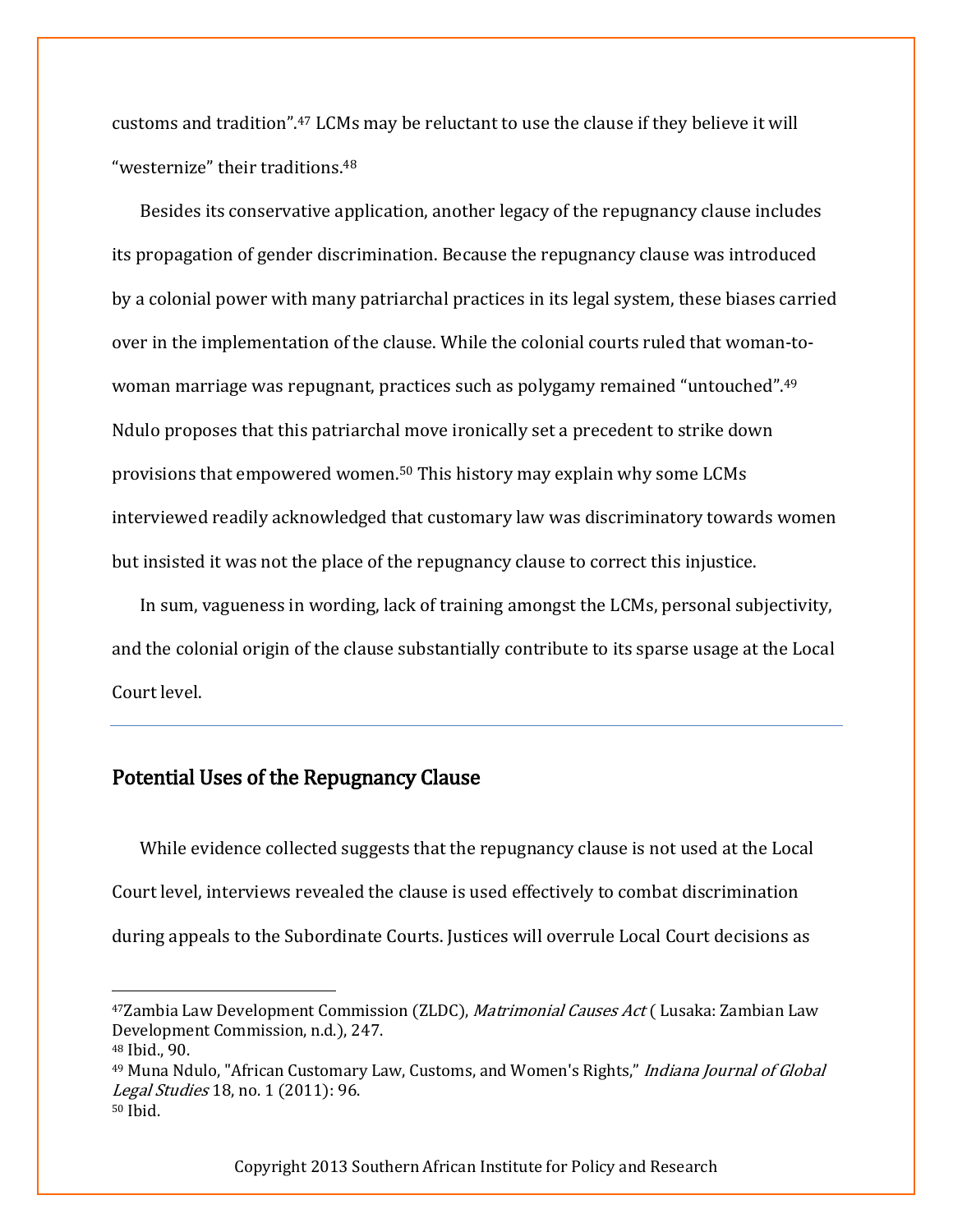long as a clear statutory law exists contrary to customary law.<sup>51</sup> Despite the current narrow application of the repugnancy clause, well-defined legislation forces Statutory Court justices, who are well versed in the law, to invoke the repugnancy clause. <sup>52</sup> The National Legal Aid Clinic for Women (NLACW) states that all cases brought on appeal from the Local Courts to the Subordinate Courts on this basis were overturned. According to NLACW, these judicial victories and advocacy efforts from women's rights organisations have increased the number of appeals from female litigants.

As discussed above, the repugnancy clause is not currently utilised to rectify discrimination against women except on appeal. However, if applied effectively, the clause can remedy common discriminatory practices in the areas of customary marriage and divorce, child custody, and property settlement.

#### Marriage and Divorce

l

Women are typically disadvantaged under a customary law marriage. In order for women to marry under customary law, she must be single, unmarried, widowed, or divorced. This same provision does not apply to men, meaning they are free to take on more than one wife.

A woman plays the passive role in marriage. Oftentimes the rights conveyed to her through marriage, such as the right to be "looked after by the husband, and to be provided shelter, food, and clothes" leave her in a state of dependence. In contrast, the man has a more active role. The man customarily has the right to "polygamy" and to "own property",

<sup>51</sup> Dean of University of Zambia School of Law, interview by Pamela Amaechi and Erica Mildner, July 2013. <sup>52</sup> Ibid.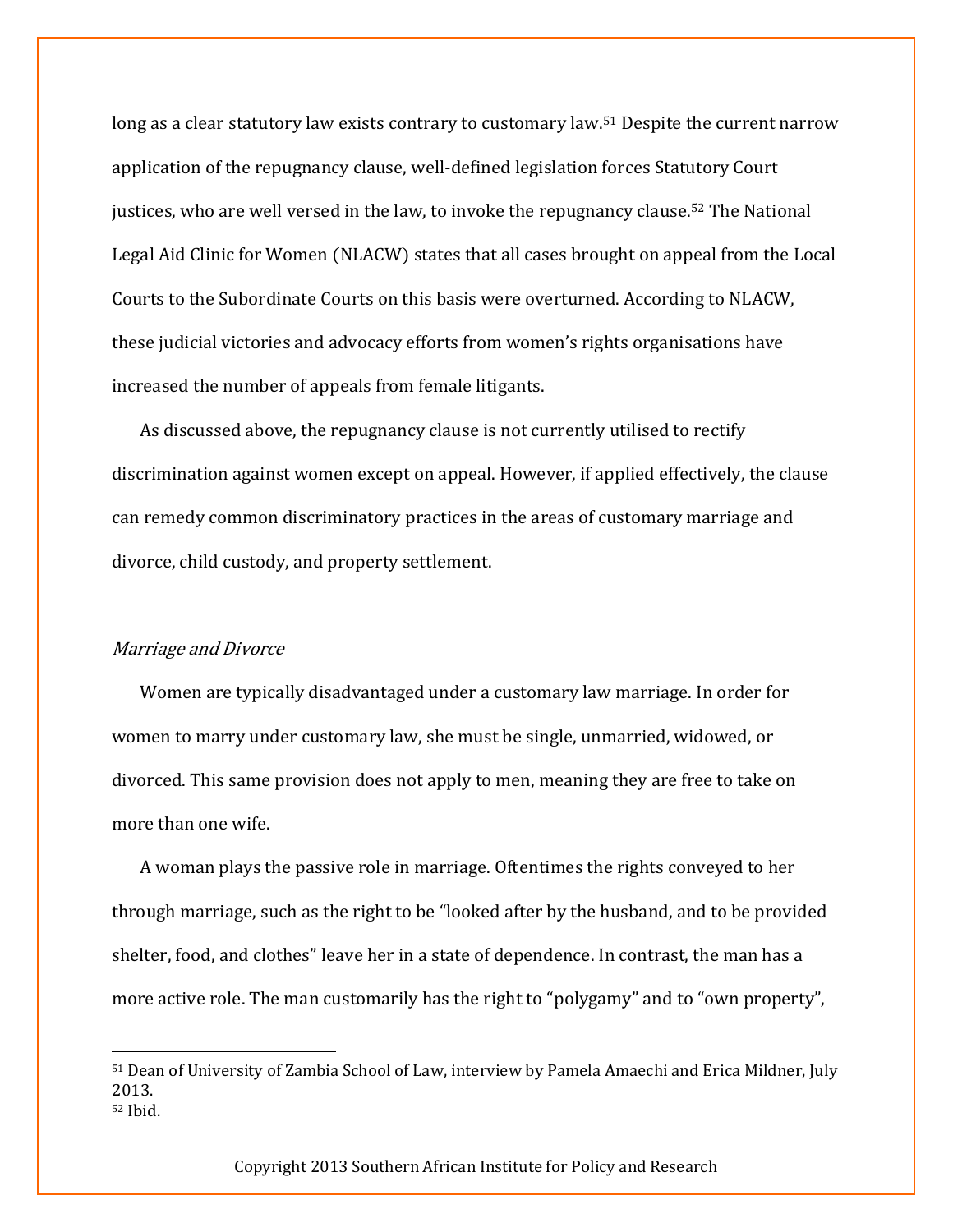which elevates his social status and enhances his independence.<sup>53</sup> This imbalance in power leaves the husband more able to divorce at will than the wife. While a man can divorce a woman for committing adultery, a woman commonly faces a higher standard to prove that a man committed persistent adultery or habitual criminality to obtain a divorce.<sup>54</sup> Men can also divorce women on the grounds of infertility and barrenness, which often victimises women in divorce proceedings.<sup>55</sup> Because of these factors, many men prefer to marry under customary law, which treats women less equitably.

Under the 2007 Matrimonial Causes Act, there is no difference in grounds for divorce based on gender. According to the Act, courts may grant a divorce if the party filing for divorce proves "that the respondent has committed adultery and the petitioner finds it intolerable to live with the respondent".<sup>56</sup> If the repugnancy clause is applied in the case of grounds for divorce, women would not be held to different standards than men since statutory law would take precedence over custom.

#### Child Custody

 $\overline{\phantom{a}}$ 

There are many statutes or principles concerning child custody in the judicial system. Upon parental divorce, the Affiliation and Maintenance of Children Act (AMCAA) requires courts to consider the welfare of the child as "paramount" and to disregard "whether … the

<sup>53</sup>Women and Law in Southern Africa (WLSA), *The Changing Family in Zambia* (Lusaka: Women and Law in Southern Africa Trust, 1997).

<sup>54</sup> Zambia Law Development Commission (ZLDC), Matrimonial Causes Act (Lusaka: Zambian Law Development Commission, n.d.), 31.

<sup>55</sup> Women and Law in Southern Africa (WLSA), The Changing Family in Zambia (Lusaka: Women and Law in Southern Africa Trust, 1997).

<sup>56</sup> Section 9(1)(a) of the Matrimonial Causes Act of 2007.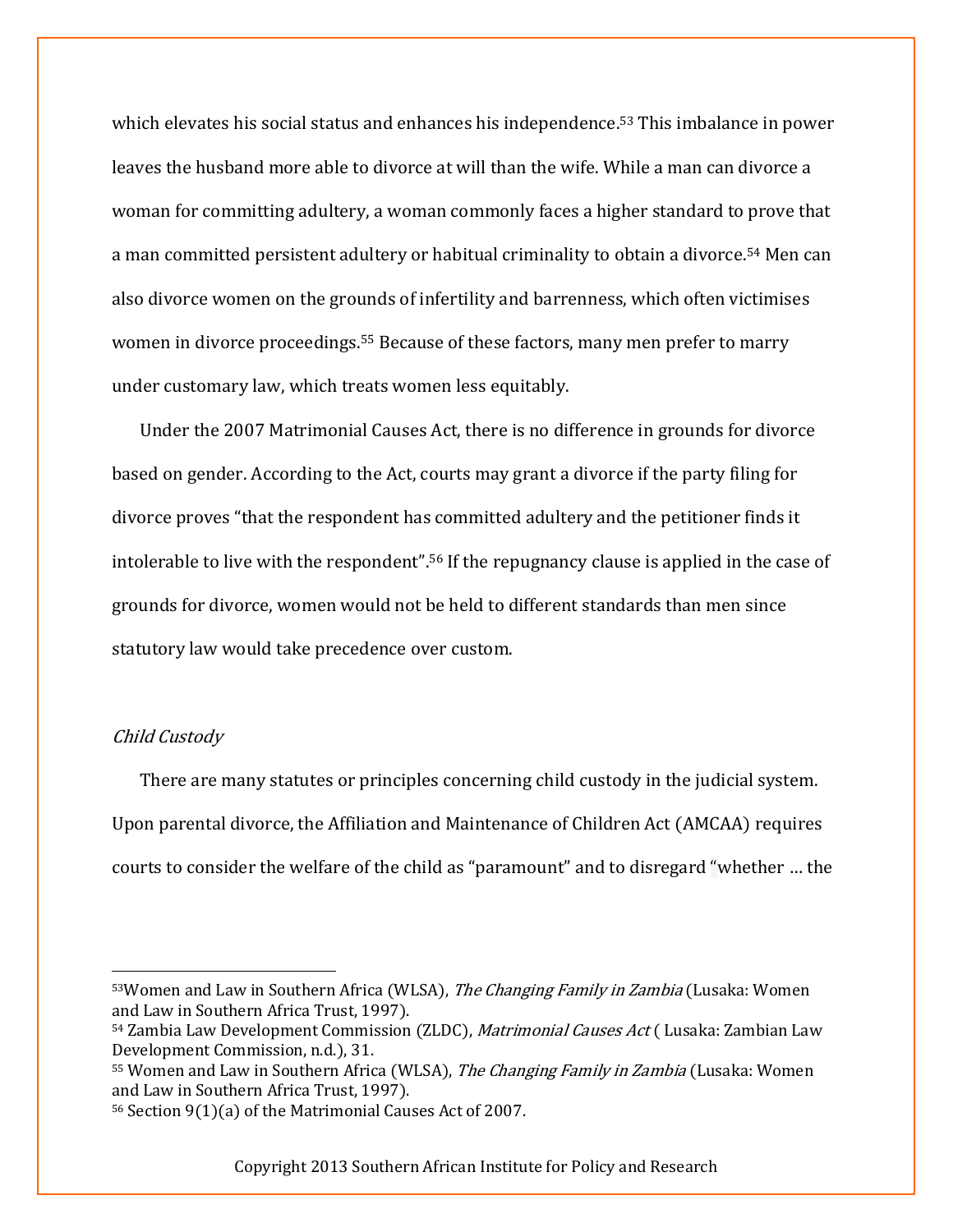claim of the father in respect of custody is superior to that of the mother".<sup>57</sup> The Matrimonial Causes Act specifically requires courts to consider the "welfare, advancement, or education of children" when determining custody. <sup>58</sup> Some Local Courts apply a similar "best interest of the child" standard when determining custody, a principle articulated in the UN Committee on the Rights of the Child.<sup>59</sup> However, traditional customary law imparts custody of children based on the matrilineal or patrilineal nature of the tribe. Though statutory law should supersede this custom, an LCM at the Chelstone Local Court expressed that they give custody of children based on the tribal custom of the couple unless the receiving parent appears exceptionally unfit. If the repugnancy clause were used in custody matters, LCMs would be required to decide custody based on the existing statutory law rather than deferring to tribal tradition.

Moreover, LCMs can also apply the clause's natural justice or morality provision in custody matters, as exemplified in the High Court case Nkomo vs. Tshili (1973). In this case, a couple had a child out of wedlock. Upon the father's death, other relatives desired custody of the child even though the child had primarily lived with his maternal grandmother. The Judge prevented the child from being removed from his grandmother's care by using the natural justice provision of the repugnancy clause and "interpreted it to mean the child's 'best interests'". While Lungowe Matakala points out that this ruling does not clearly define when the natural justice provision should be used, this case displays

 $\overline{\phantom{a}}$ 

<sup>57</sup>Section 15.2 of the AMCAA.

<sup>58</sup> Ibid., Section (75)(1) .

<sup>59</sup> Fergus Kerrigan, Lungowe Matakala, Wilfred Mweenya, Charles Dinda, and Miriam Moller, Access to Justice in the Republic of Zambia: A Situation Analysis carried out on behalf of the Governance Secretariat (The Danish Institute for Human Rights, 2012), 232.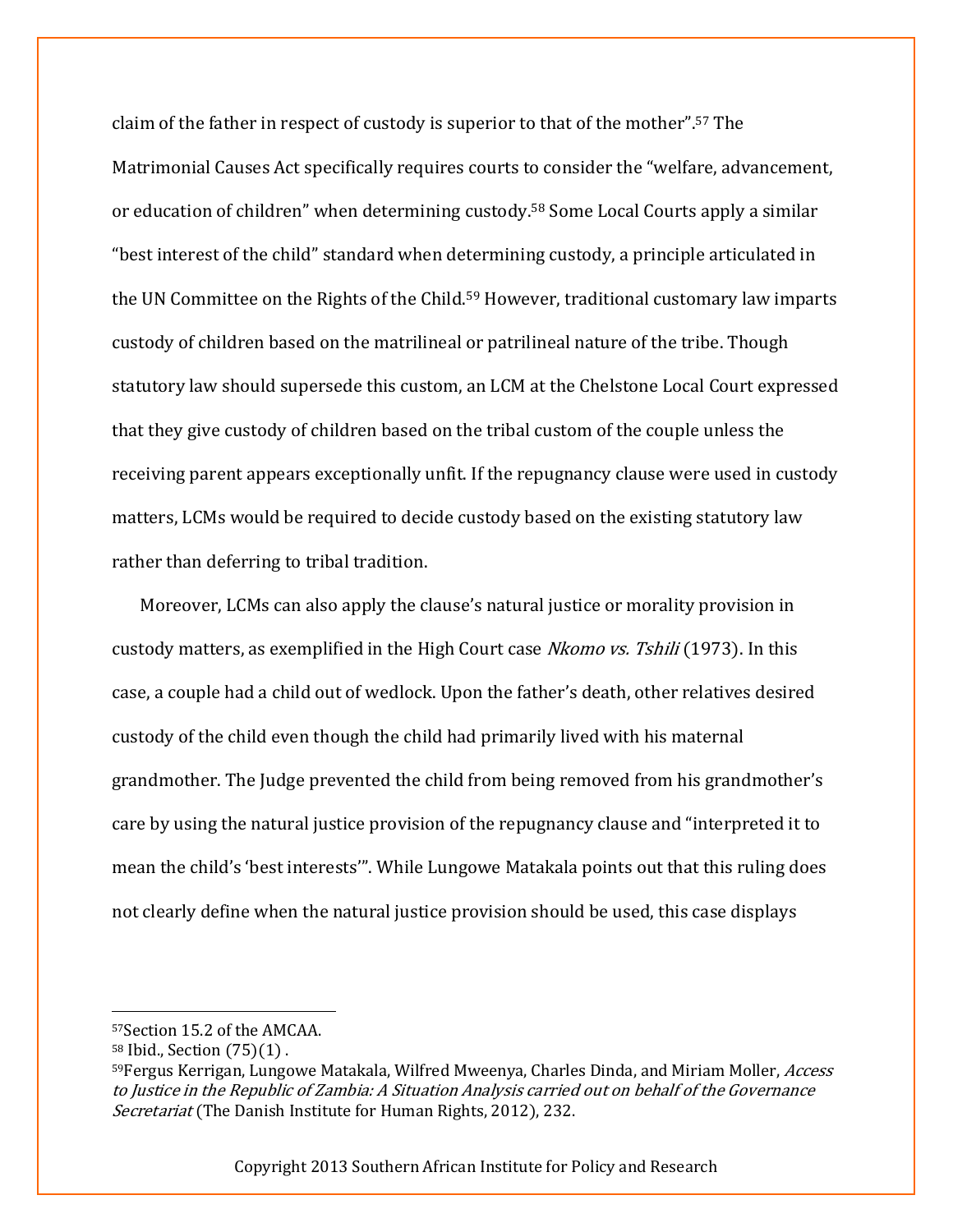introduces the potential flexibility of the clause to prevent customary practices that may be discriminatory. 60

#### Property Settlement

Traditionally, the right to own property is skewed to benefit men rather than women. Once married, all acquired property of the couple is considered the male's possession, regardless of whether the women helped to obtain it.

#### i) Death of a Spouse

 $\overline{\phantom{a}}$ 

In 1989, Parliament passed the Intestate Succession Act. This Act guarantees a widow 20% of her deceased spouse's estate and divides the rest among relatives. By implementing this new spousal inheritance system, the Act thus removed the traditional form of inheritance through bloodlines and increased fairness for both parties. This Act was hailed as a union of customary and statutory law, since it both respects property rights of the widow while considering the importance of family in a customary marriage.<sup>61</sup> Despite this achievement, the Act remains unclear and difficult to administer in some regards. A common problem is that agricultural property (e.g. animals and farmland) does not divide neatly into percentages.<sup>62</sup> The Act also disadvantages women as it fails to account for the contributions of the surviving spouse to the matrimonial home.<sup>63</sup> Furthermore, a polygamous marriage would force all the wives to share 20% of the property, reducing property rights for women. Finally, the Act does not apply to customary land, negating the

 $60$  Lungowe Matakala, *Inheritance and Disinheritance of Widows and Orphans in Zambia: Getting* the Best out of Zambian Laws (unknown, 2012).

<sup>&</sup>lt;sup>61</sup> Zambia Law Development Commission (ZLDC), *Matrimonial Causes Act* (Lusaka: Zambian Law Development Commission, n.d.), 51.

<sup>62</sup> O'Brien Kaaba, Record, 06 19, 2013 (Lusaka: , 2013).

<sup>63</sup> Intestate Succession (Lusaka: National Legal Aid Clinic for Women, 2009), 13.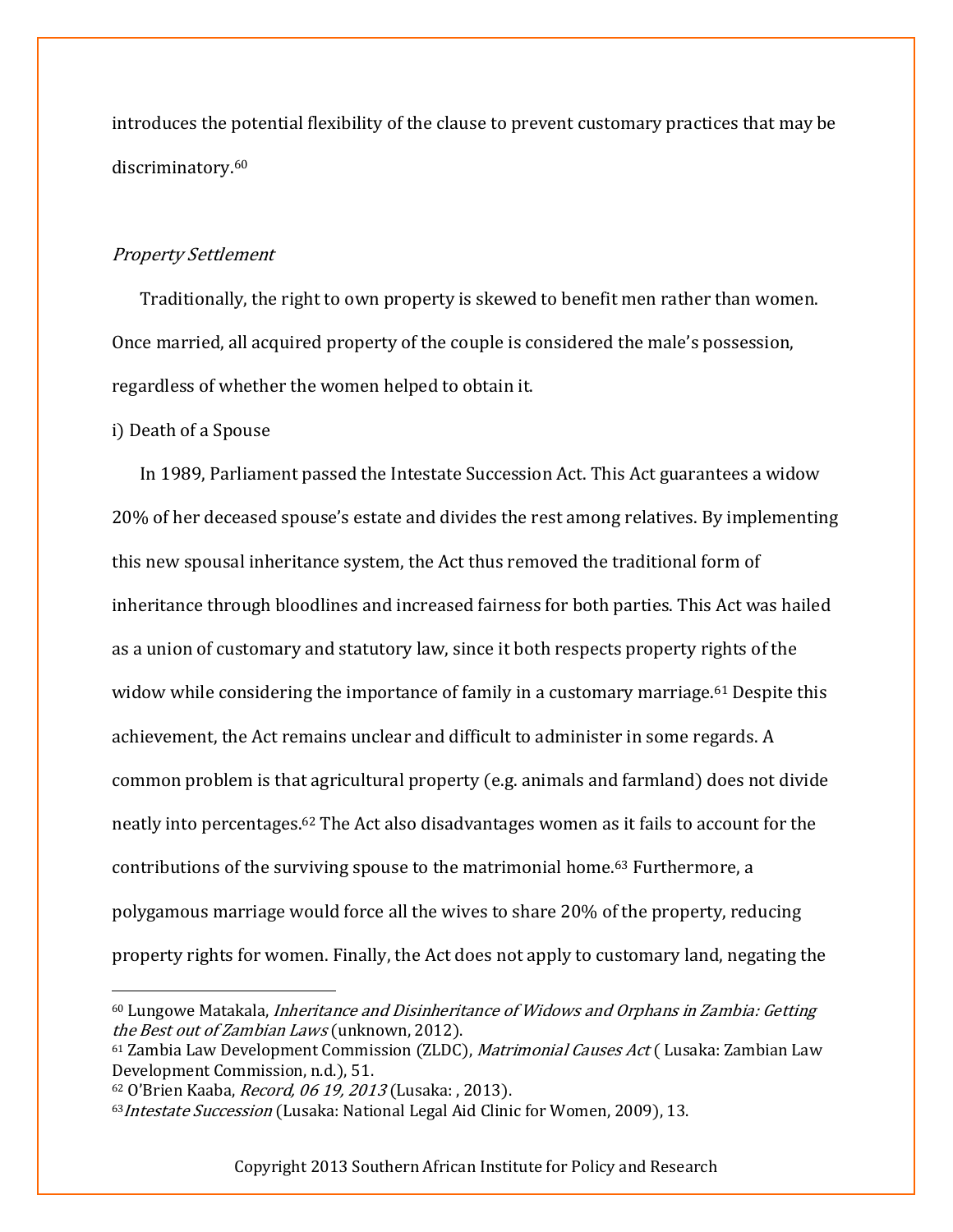protection of land inheritance for many women in rural areas.<sup>64</sup> Since this Act is statutory law, the application of the repugnancy clause would not change inheritance practices after a spouse dies. To remedy these provisions that disadvantage women, the Act itself would have to be amended.

#### ii) Divorce

In a customary law divorce, tribal custom dictates property devolution. Previously, the only property women were entitled to under customary law were their kitchen utensils.<sup>65</sup> The Supreme Court ruled in *Chibwe v. Chibwe* (2000) that the divorcing couple share property equally according to the Ushi customary law, which requires divorce settlements to be "reasonable".<sup>66</sup> While the Court did divide the couple's property equally, it still upheld the principles of Ushi custom. Many other tribes do not mandate that property be divided using a standard similar to the Ushi tradition. The Court stayed within the boundaries of Ushi custom after finding no violation of "justice, equity or good conscience" that would be grounds for "depriv[ing] any person of the benefit of African customary law".<sup>67</sup> The Court exercised judicial restraint in favour of preserving this custom, choosing not to invoke the repugnancy clause. *Chibwe* exemplifies the judicial attitude of deference to customary law, unless in obviously repugnant cases.

As a result, this case does not require LCMs to split a couple's assets equally, unless required to do so by their custom. In the ZLDC Report on the Matrimonial Causes Act, the Commission found that while some LCMs apply the "50-50 Rule," most courts do not share

 $\overline{\phantom{a}}$ 

<sup>64</sup> Ibid.

<sup>65</sup> Ibid.

<sup>66</sup> Rosemary Chibwe v. Austin Chibwe, No. 38 of 2000 (The Supreme Court, December 5, 2000). <sup>67</sup> Subordinate Courts Act §16.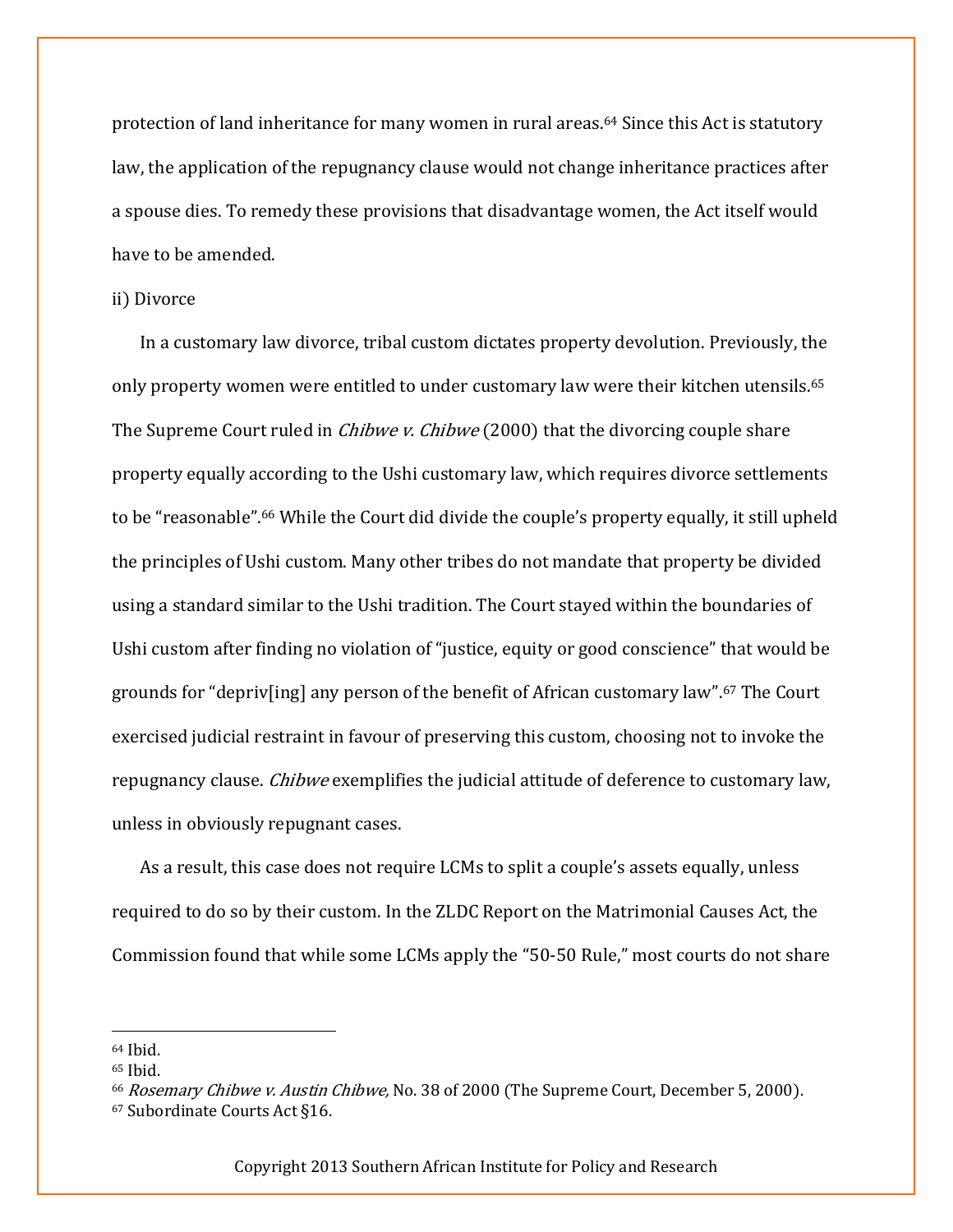matrimonial property.<sup>68</sup> One LCM in Chelstone expressed that she believed equal property settlements in divorce were unfair to men, especially in cases where the man was the primary breadwinner and the woman stayed home to take care of the children.<sup>69</sup> In urban areas, such as Lusaka, where there are many interethnic marriages, it is often impossible to apply each tribe's customary law when dividing property. In these cases, LCMs articulated that they try to decide what is "reasonable", or that they use "common sense". The Director of the Local Courts claims that LCMs are given general guidelines on property division but are not provided with case law to inform their decisions.<sup>70</sup>

## Conclusion

 $\overline{\phantom{a}}$ 

There has been little to no application of the repugnancy clause to change discriminatory practices. One could argue, however, that because Article  $23(4)(d)$  nullifies the repugnancy clause's power to combat discrimination, there is no impetus for the repugnancy clause to be used in this fashion. On the other hand, others point out that the Constitution is a form of statutory law, and courts retain the power to employ the repugnancy clause when custom is "incompatible with the provisions of any written law".<sup>71</sup> As a result, courts could employ the repugnancy clause when custom conflicts with the provisions of the Constitution prohibiting sex discrimination. This debate over the legal basis to combat discrimination in customary law is almost irrelevant considering that every

<sup>&</sup>lt;sup>68</sup> Zambia Law Development Commission (ZLDC), *Matrimonial Causes Act* (Lusaka: Zambian Law Development Commission, n.d.), 34.

<sup>69</sup> Chelstone Local Court Magistrate, interview by Pamela Amaechi and Erica Mildner, July 2013.

<sup>70</sup> Director of the Local Courts, interview by Pamela Amaechi and Erica Mildner, July 2013.

<sup>71</sup> Lungowe Matakala, Inheritance and Disinheritance of Widows and Orphans in Zambia: Getting the Best out of Zambian Laws (unknown, 2012).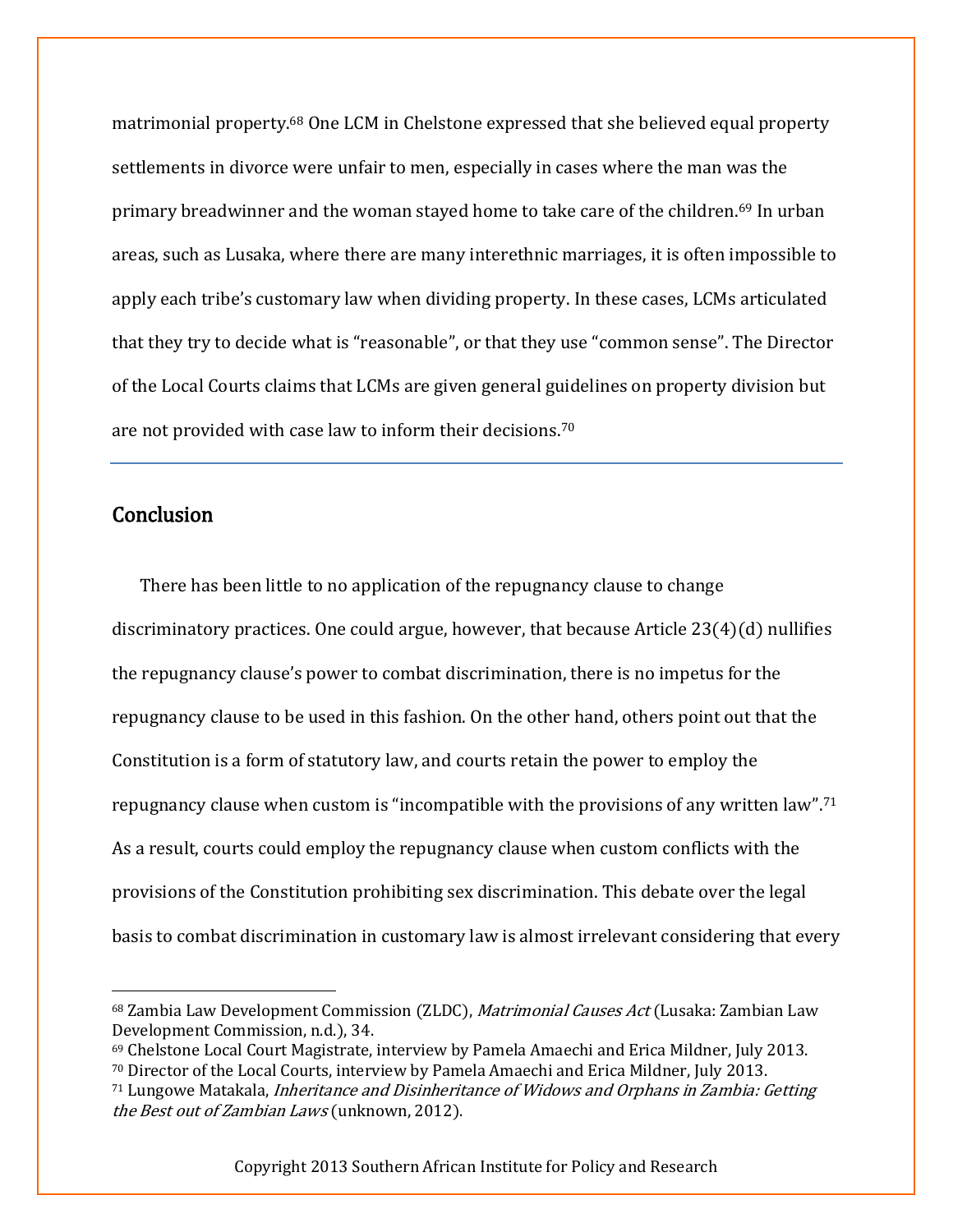LCM interviewed had little or no knowledge of either Article  $23(4)(d)$  or the repugnancy clause. Therefore, even the potential repeal of Article  $23(4)(d)$  through the current constitutional review process would be insufficient to protect women from discrimination unless LCMs are aware of the repeal and are held accountable for enforcing the changes in this provision.

Adding to this discrepancy in justice, Subordinate Court justices who are aware of the repugnancy clause presently invoke it to overturn almost all Local Court rulings involving discrimination.<sup>72</sup> Although Subordinate Courts apply the repugnancy clause in a proactive manner to limit discrimination, many women, especially those who are poor, are unable to access the Subordinate Courts and lack resources to appeal.

Furthermore, Subordinate Courts as well as higher courts may not always issue nondiscriminatory rulings that invalidate customary law. In Sifafula v. Ndango, Local Courts granted a lump sum maintenance payment upon divorce to a wife married under Lozi customary law. Because customary law makes no provision for maintenance, however, the Subordinate Court struck down this ruling.<sup>73</sup> The *Chibwe* ruling is another example of judicial hesitation to nullify official customary law. In grounding their decision in customary rather than statutory law in Chibwe, the Supreme Court echoed a similar unyielding deference to custom. Himonga asserts, in comparison to the Subordinate Courts, that Local Courts are more responsive to changing customs within communities. She argues that Local Courts are more "innovative and dynamic in applying customary law and

l

<sup>72</sup> National Legal Aid Clinic for Women, interview by Pamela Amaechi and Erica Mildner, July 2013. <sup>73</sup> Chuman Himonga, Property Disputes in Law and Practice: Dissolution of Marriage in Zambia (unknown, n.d.)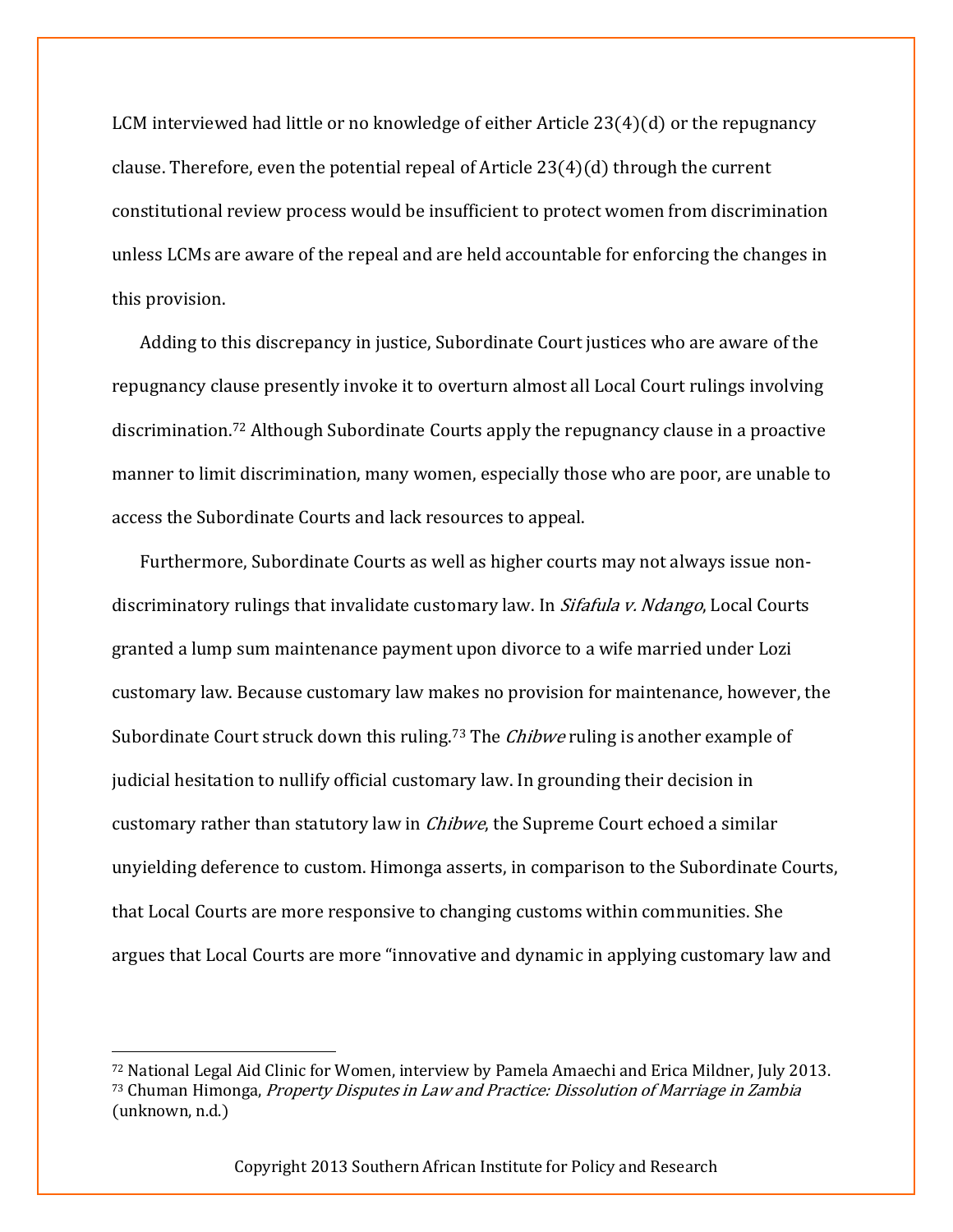adapting it to changing social and economic conditions".<sup>74</sup> The higher courts' rigid adherence to official customary law may hinder the natural ability of customary law to be flexible and adapt to society's changing values.<sup>75</sup>

Despite this setback in the higher courts, the NLACW currently finds the Subordinate Courts to be a viable option for women to appeal their discrimination cases. Along with other women's advocacy organizations, the NLACW trains paralegals in rural areas to advise women on their legal right to appeal. Nevertheless, many hurdles remain in ensuring women have the ability to appeal to the Subordinate Courts. Women have only one month to appeal Local Court rulings and are further delayed by the backlog of cases at the Subordinate level.<sup>76</sup> They are additionally discouraged from the appeals process due to intimidation by husbands, high legal fees, and travel costs. <sup>77</sup> As a result of these deterrents, women's activists argue that relying on the appeals system for justice is not a viable solution and that women's rights should be addressed at the community or village level.<sup>78</sup>

The steady increase in the number of female LCMs may yield mixed results for the clause's future. This would rectify the gender imbalance and provide Zambian women with more representation on the bench. However, our interviews with female LCMs in Boma and Chelstone revealed that merely appointing more female LCMs may not change discriminatory attitudes underlying the administration of customary law. Female LCMs expressed biases against equal settlements for women in marriage, divorce, and property cases. In explaining this phenomenon, the Dean of UNZA Law School suggests that Zambia's

 $\overline{\phantom{a}}$ 

<sup>76</sup> Director of the Local Courts, interview by Pamela Amaechi and Erica Mildner, July 2013.

<sup>77</sup> Anonymous, interview by Pamela Amaechi and Erica Mildner, July 2013.

<sup>74</sup> Ibid.

<sup>75</sup> The 1991 amendment to the Local Court Act enables women to access maintenance for a limited period after divorce.

<sup>78</sup> Ibid.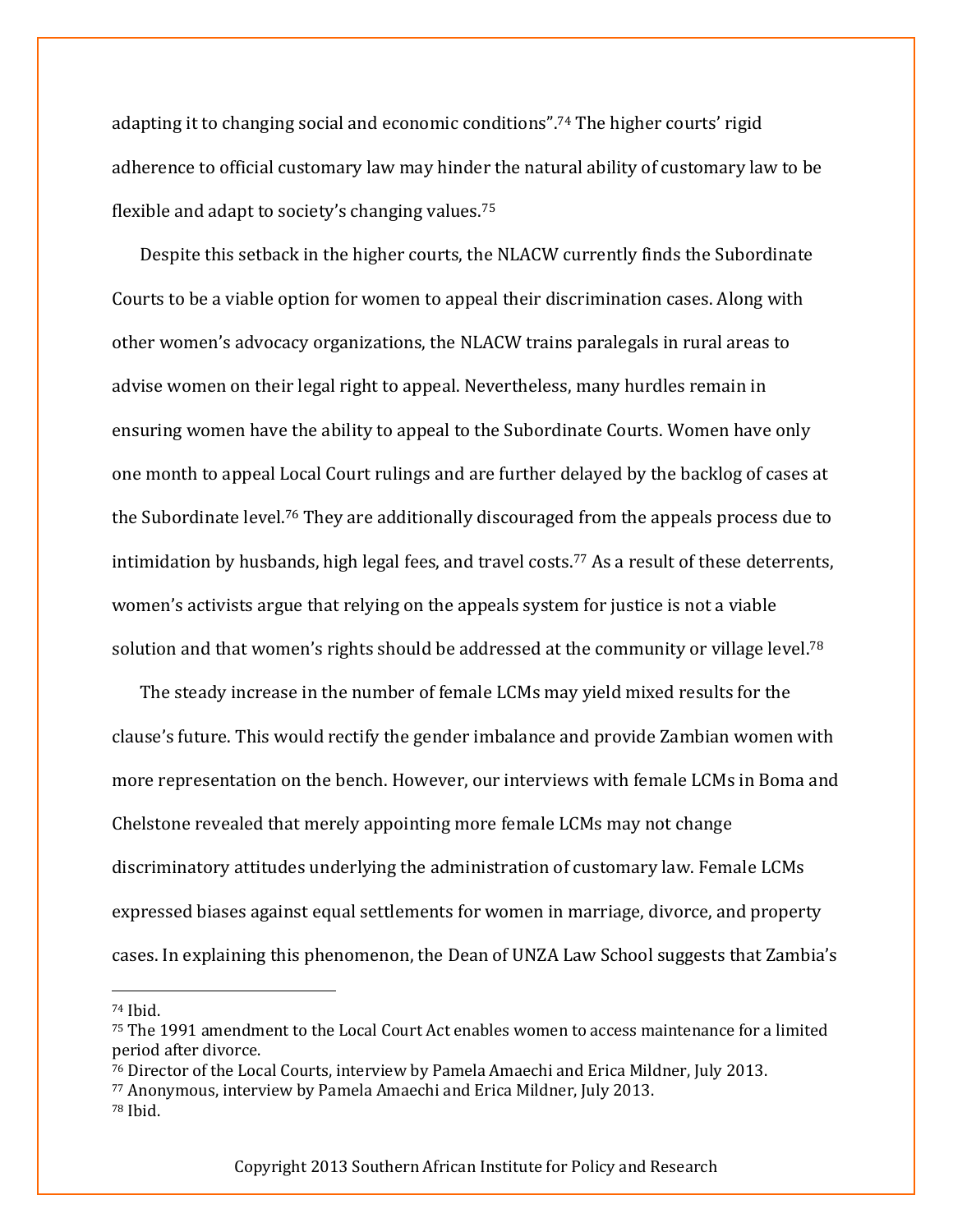strong Christian ideals, as well as the patrilineal nature of certain African customs, creates an atmosphere of female subservience to men.<sup>79</sup> Adding more women to the judiciary may not safeguard against discriminatory rulings at the Local Court level.

One avenue to increase usage of the repugnancy clause and thus decrease discrimination would be to raise the education standard required of magistrates. The rationale behind increasing the required education level is the assumption that higher education increases knowledge of statutory law. However, doing so creates a distinct tradeoff borne of Zambia's dual legality. On the one hand, a higher education requirement increases the statutory law knowledge the magistrates possess. This may, however, reduce the amount of customary law knowledge that they know. Himonga emphasises that hiring laypersons with no statutory law background "minimizes the distortion of customary law through Western legal concepts and perceptions of law".<sup>80</sup> LCMs who have had legal training or westernised education may interpret customary law through an official, rather than living, lens. Still, choosing LCMs with more statutory than customary knowledge may be preferable since magistrates cannot effectively apply customary law if they do not know the boundaries of their jurisdiction. Assessors could then be used to bridge the gap in knowledge of living customary law.<sup>81</sup>

Zambia's dual legal system necessitates a provision that more clearly delineates when each type of law should be used. The differing values, moralities, and principles embedded in the two systems are reflective of two separate notions of justice. It has been left to the

<sup>80</sup> Chuma Himonga, "The Application of African Customary Law Under the Constitution of South Africa: Problems Solved or Just Beginning?" The South African Law Journal (2000).

 $\overline{\phantom{a}}$ 

<sup>79</sup> Dean of University of Zambia School of Law, interview by Pamela Amaechi and Erica Mildner, July 2013.

<sup>81</sup> Professor at University of Zambia School of Law, interview by Pamela Amaechi and Erica Mildner, July 2013.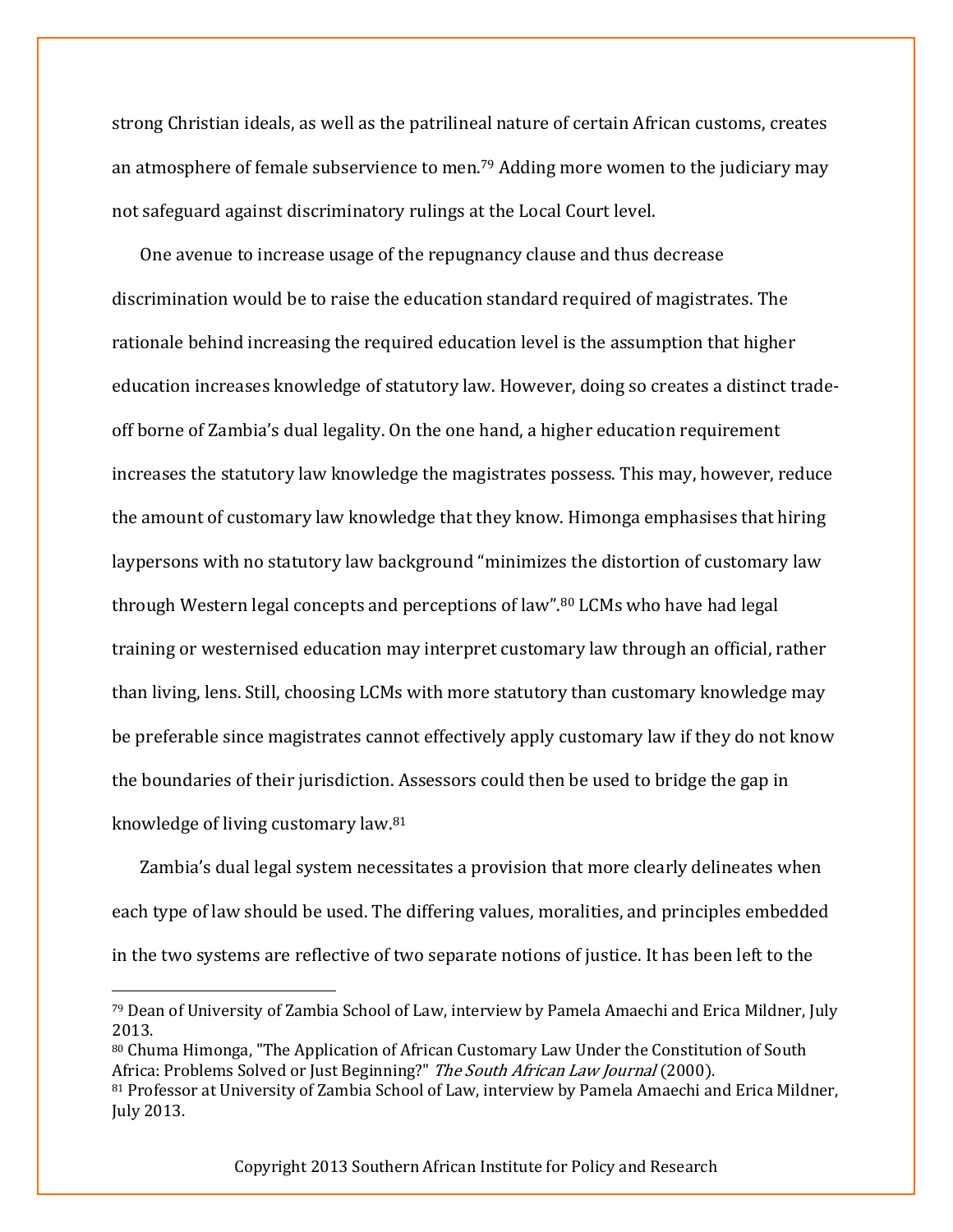LCMs to balance these dual identities in their conveyance of justice. Such a task, while of great consequence in the lives of most Zambians, is conferred to magistrates who are largely untrained and unaware of judicial and constitutional issues impacting the public. Magistrates cannot hope to regulate law in a dual legal society while only possessing knowledge of one set of law. Without knowing the boundaries of one's authority, the boundary itself is immaterial.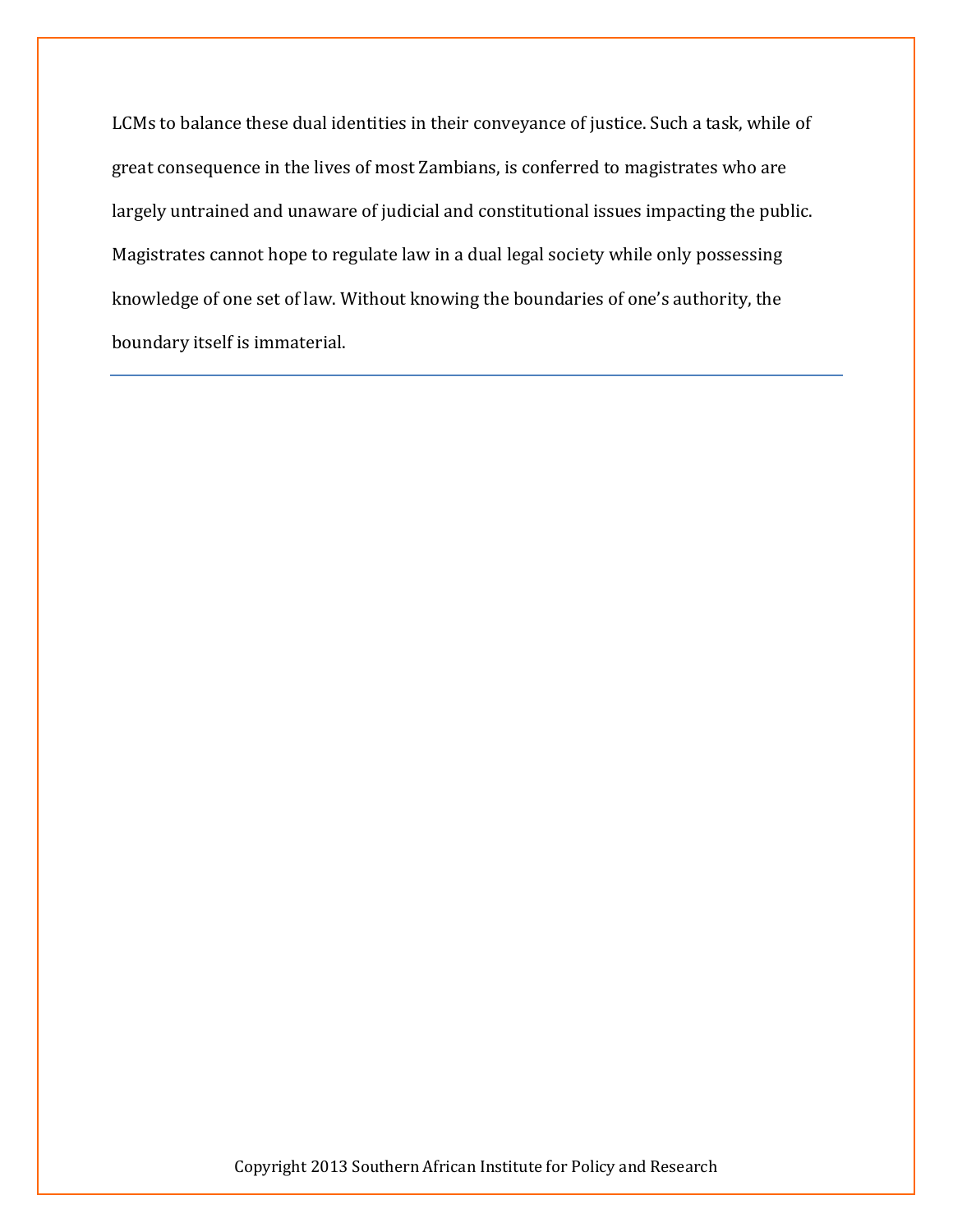## Acknowledgements

We would like to thank the numerous organisations and individuals who generously assisted us in our research. The organisations Women and Law in Southern Africa, Zambia Association for Research and Development, and GIZ were particularly instrumental in furthering our research. We would like to thank Sharon Williams of the Zambia Law Development Commission and Mandy Munsaka of The National Legal Aid Clinic for Women for providing us with resources and materials to conduct our research. We extend our deep gratitude to the Magistrates of Boma and Chelstone Local Courts, who took time from their busy dockets to assist us in our research. Special thanks are given to the Local Court officials, Agatha Chipende, Emmanuel Lubeta, and Wilfred Muma, who graciously accommodated us throughout each stage of our research. Finally, we would like to thank the readers and reviewers who gave constructive criticism on the organisation and content of the report.

Above all, our thanks extend to Dr. Marja Hinfelaar, of the Southern African Institute for Policy and Research, and Dr. Pamela Towela Sambo for spearheading this project with us during our two month stay in Lusaka.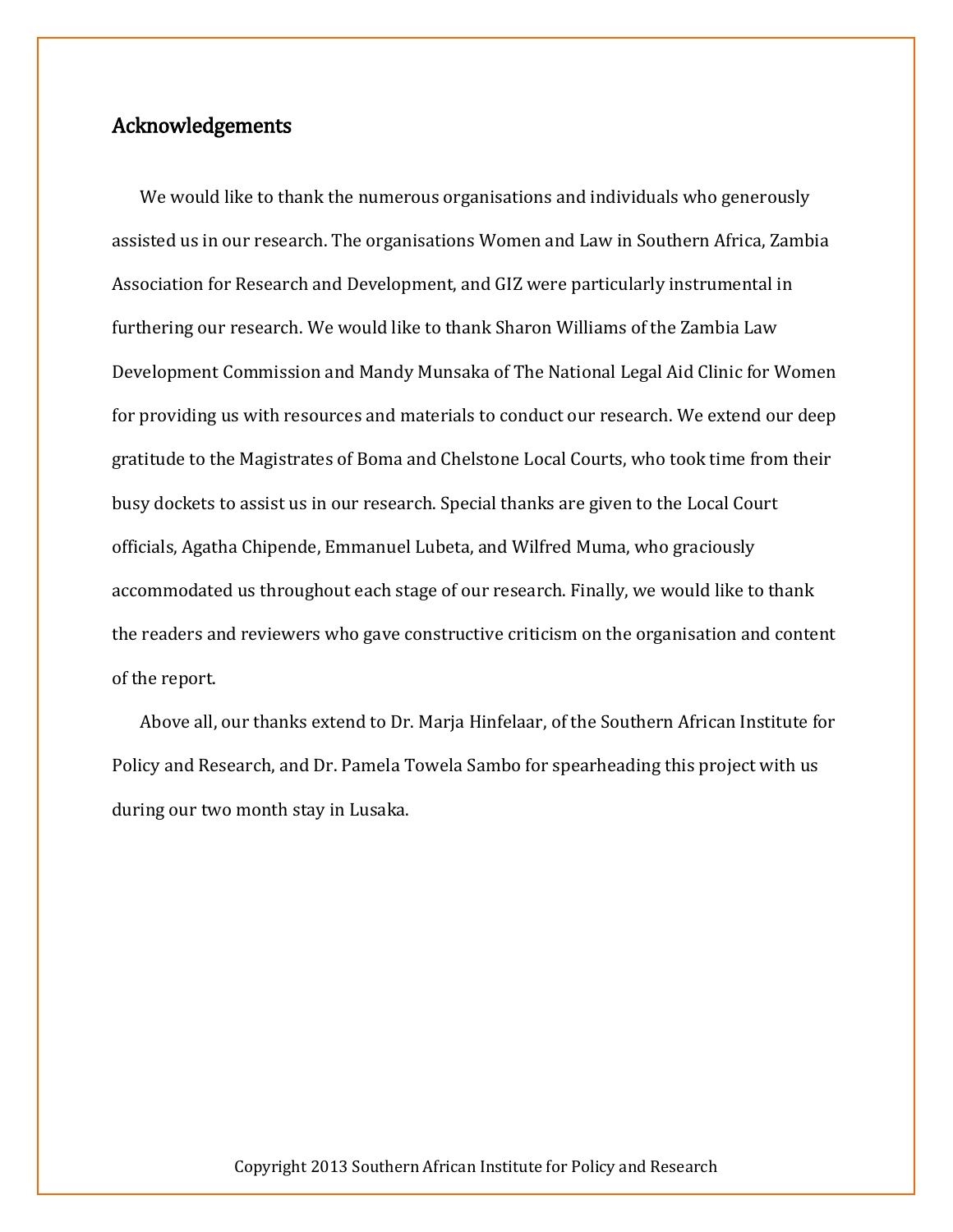## References

- African Charter on Human and People's Rights. "Protocol to the African Charter on Human and People's Rights on the Rights of Women". n.d. http://www.achpr.org/files/instruments/womenprotocol/achpr\_instr\_proto\_women\_eng.pdf. Accessed July 2013.
- Bennett, T. W. "Conflict of Laws: The Application of Customary Law and the Common Law in Zimbabwe". The International and Comparative Law Quarterly (January 1981): 59-103.
- Gender Based Violence. Lusaka: National Legal Aid Clinic For Women, 2009.

Intestate Succession. Lusaka: National Legal Aid Clinic for Women, 2009.

Kerrigan, Fergus, Lungowe Matakala, Wilfred Mweenya, Charles Dinda, and Miriam Moller. Access to Justice in the Republic of Zambia: A Situation Analysis carried out on behalf of the Governance Secretariat. Case Study. The Danish Institute for Human Rights, 2012.

Masupelo, I. B., ed. "The Local Court Handbook". Lusaka, August 28, 1996.

- Ndulo, Muna. "African Customary Law, Customs, and Women's Rights". Indiana Journal of Global Legal Studies 18, no. 1 (2011): 87-120.
- Ndulo, Muna. "Judicial Reform, Constitutionalism and the Rule of Law in Zambia: From a Justice System to a Just System". Zambia Social Science Journal 2, no. 1 (May 2011): 1-26.

Rosemary Chibwe v. Austin Chibwe. No. 38 of 2000. The Supreme Court, December 5, 2000.

UN Women. "The United Nations Fourth World Conference on Women. September 1995. [http://www.un.org/womenwatch/daw/beijing/platform/plat1.htm. Accessed July](http://www.un.org/womenwatch/daw/beijing/platform/plat1.htm.%20Accessed%20July%202013)  [2013.](http://www.un.org/womenwatch/daw/beijing/platform/plat1.htm.%20Accessed%20July%202013)

Women's Property Rights. Lusaka: National Legal Aid Clinic for Women, 2009.

Zambia Law Development Commission (ZLDC). Review of the Local Court System. Lusaka: Zambia Law Development Commission, 2006.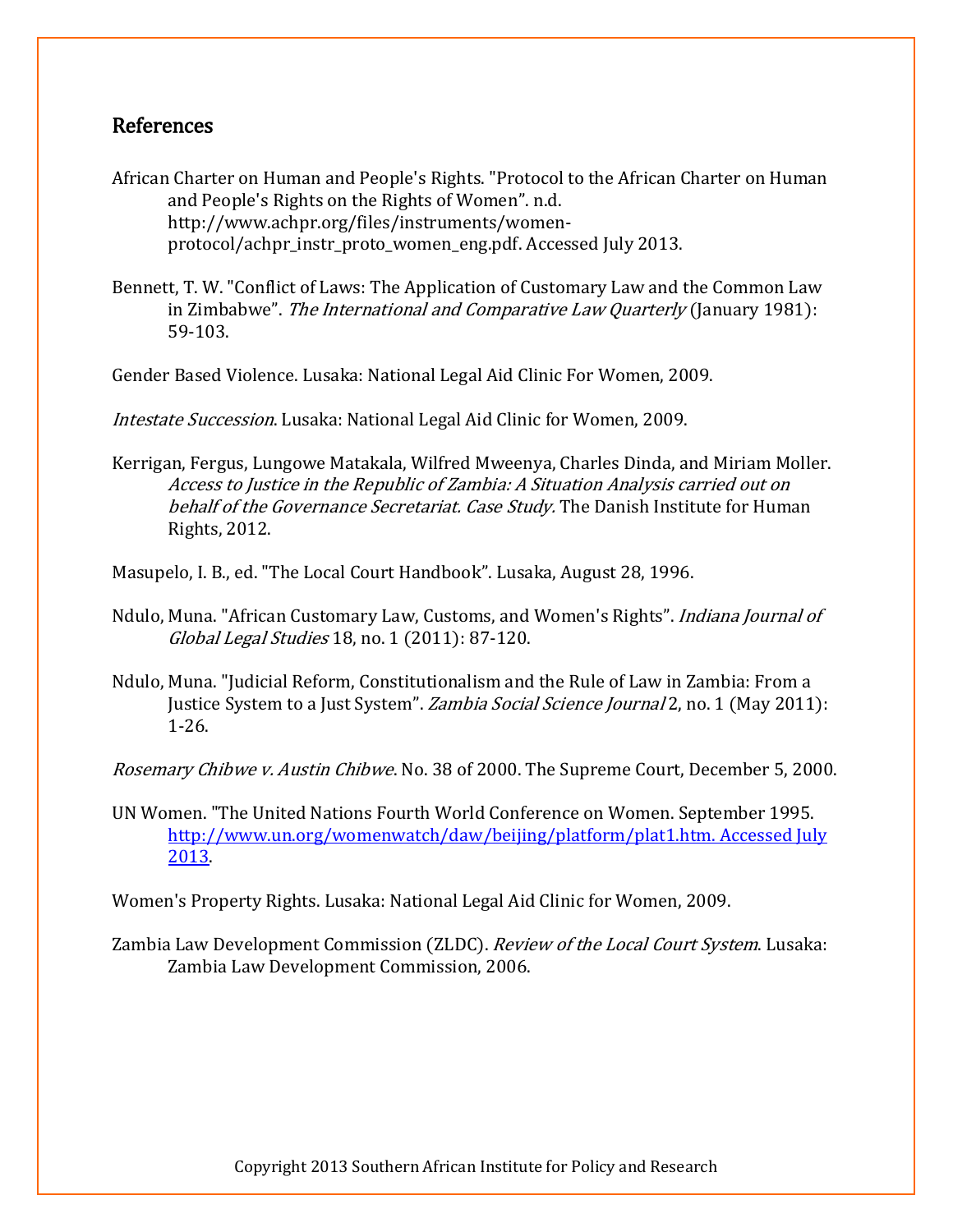Zambia Law Development Commission. Matrimonial Causes Act. Lusaka: Zambian Law Development Commission, n.d.

Zambian Legal System. Lusaka: National Legal Aid Clinic for Women, 2009.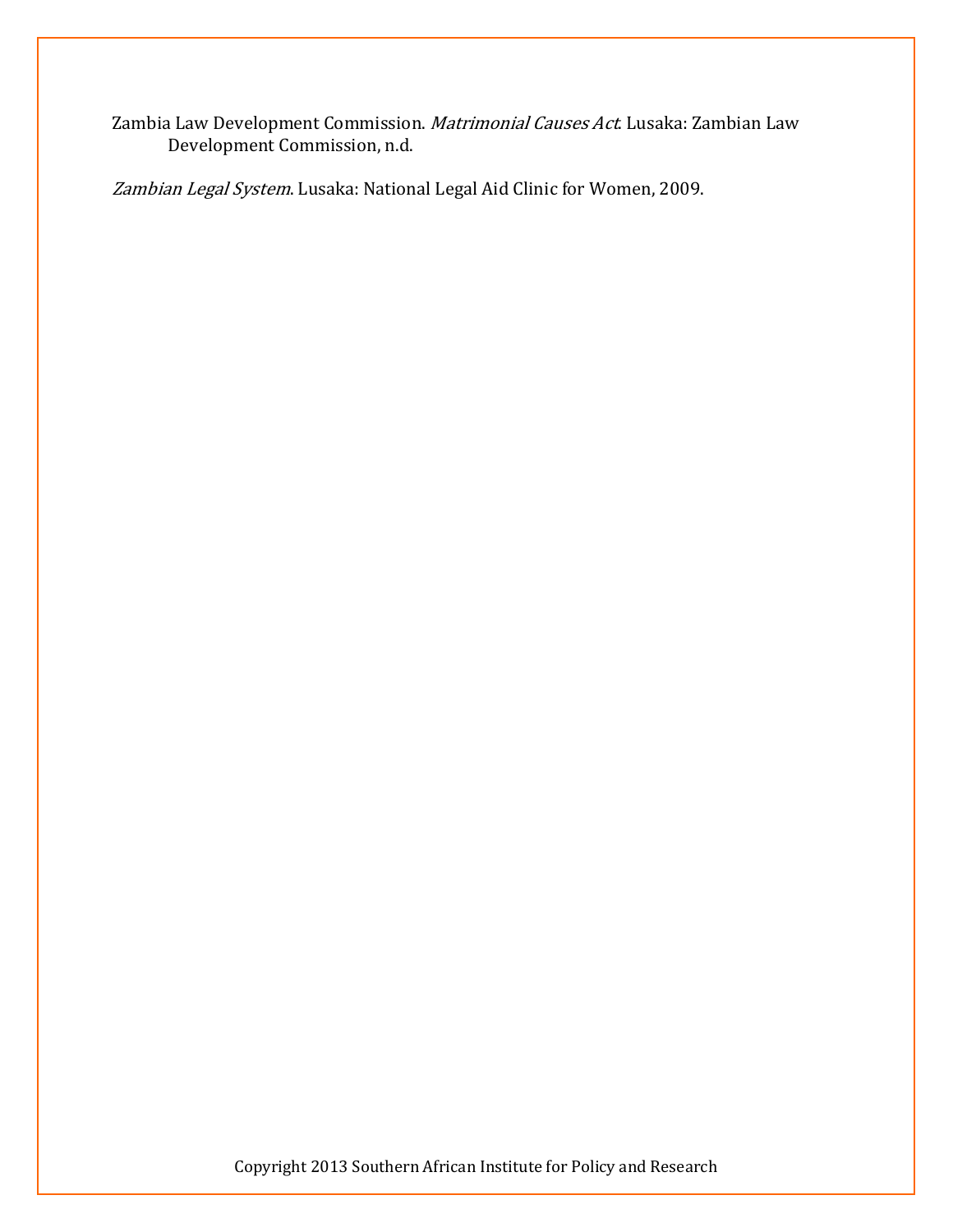## Appendix A: Limitations

The researchers acknowledge the practical limitations of this study. First, the study was conducted in a short time span of two months, limiting the opportunity for interviews with a large sample of LCMs and all relevant NGOs or stakeholders. Since the research was conducted in Lusaka, we were unable to interview LCMs from rural areas. As a result, this paper relies on secondary source information on the operation of Local Courts in these areas. Moreover, our inability to speak the local languages restricted our observation of local court cases. Case law from the Subordinate Courts is rarely digitised, creating another barrier in our study of cases on appeal from the Local Courts. Another limitation of the study is the unforeseeable future of the current constitutional review process. There is a proposal to remove Article 23(4) of the current constitution, which would end the exemption of discrimination against women in customary law. The future of this proposal being endorsed by the draft committee is uncertain. An important area for further research if this Article is removed from the constitution would be to evaluate the change in usage of the repugnancy clause.

Limitations arose in the analysis of the gender imbalance at the local court level. The number of LCMs was drastically reduced in 2009 by 250 LCMs, which was a confounding variable in our research. This decrease was partly due to the new age requirements that forced many magistrates into retirement. Since most of those forced to retire were men, it is difficult for us to say if the increased percentage of female LCMs in recent years is accounted for by successful gender-based recruiting strategies or merely the retirement of the older LCMs, who were largely male.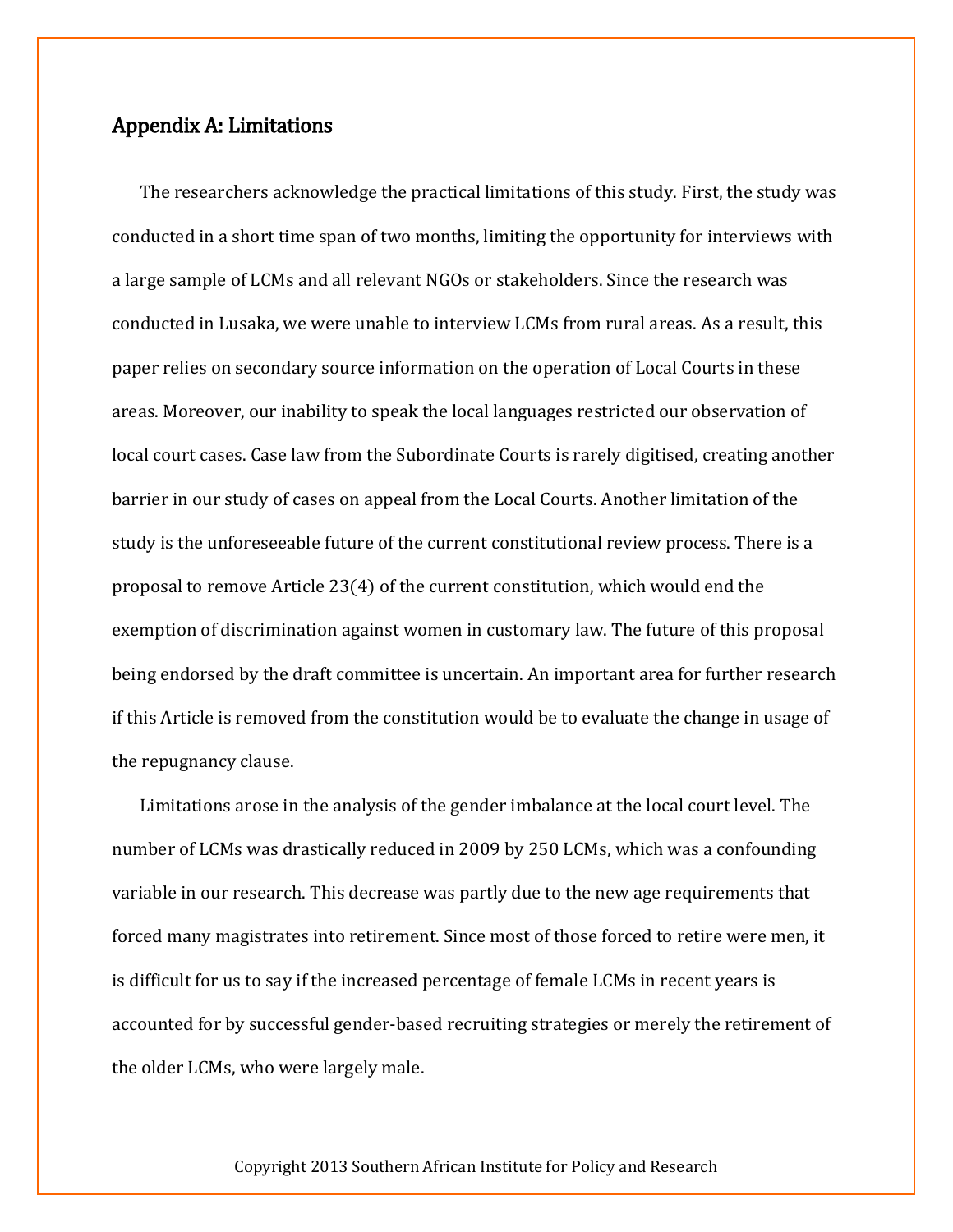Finally, we must acknowledge that many of the issues brought up in our research are indicative of broader societal issues. For instance, the lack of training for LCMs was acknowledged by local court officials and cited as a result of inadequate funding. Although there are programmemes in place to increase such training, there are not enough funds to implement them. The underrepresentation of females as LCMs is also influenced by the lower education level they attain compared to men in Zambia. In order to fully address this issue, further research must examine women's level of education as compared to men and how Zambia can develop an educational curriculum that produces well-qualified LCMs.